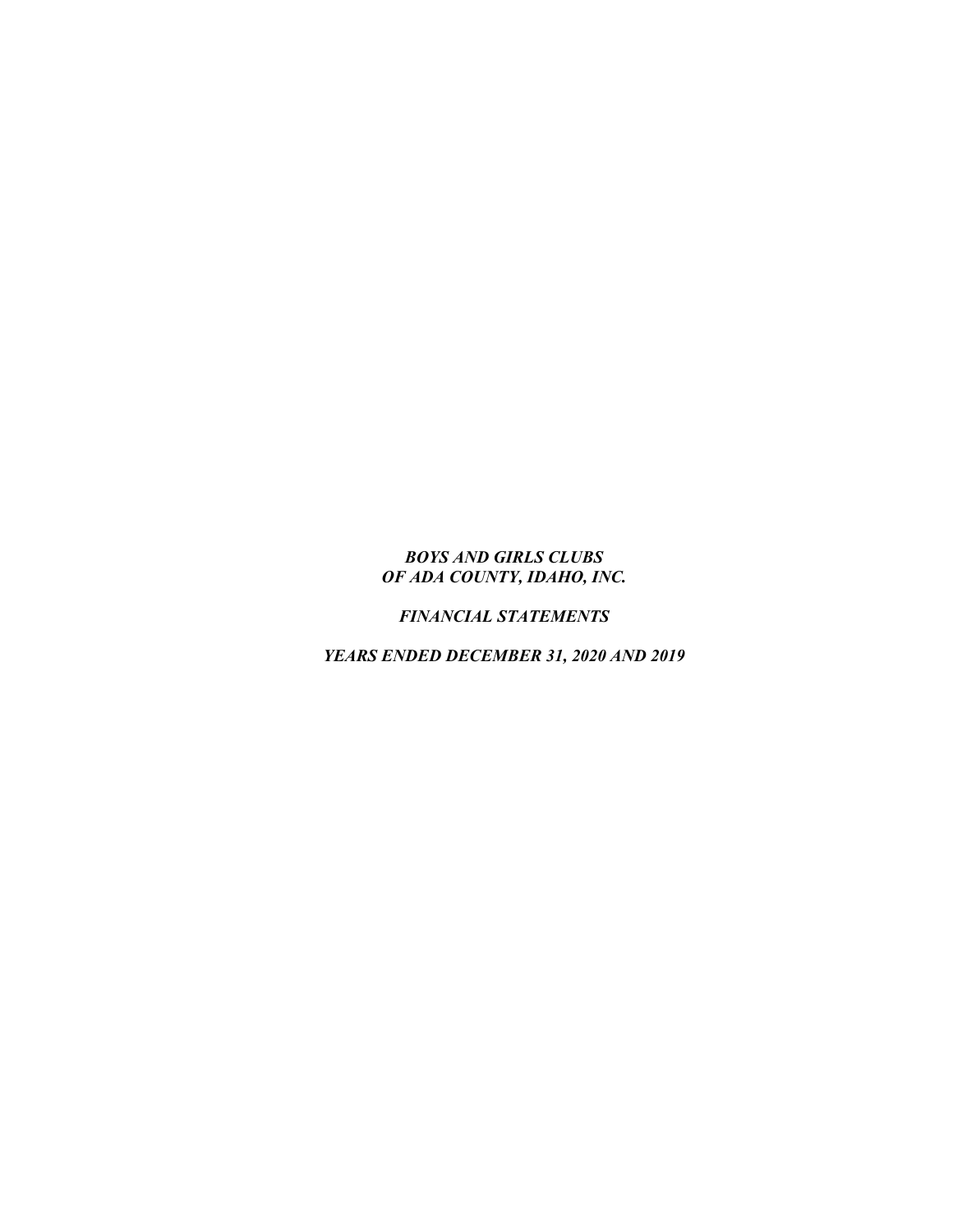Boys and Girls Clubs of Ada County, Idaho, Inc. Table of Contents December 31, 2020

|                                                                                                                                                      | <b>Section</b> |
|------------------------------------------------------------------------------------------------------------------------------------------------------|----------------|
| Financial Statements of the Boys and Girls Clubs of Ada County, Idaho as of<br>December 31, 2020 and 2019 and for the Years Then Ended Together With |                |
| Independent Auditor's Report                                                                                                                         |                |
| Supplementary Reports on the Federal Awards Programs Required by the                                                                                 |                |
| Uniform Guidance for the Year Ended December 31, 2020 and Cost Certificate                                                                           |                |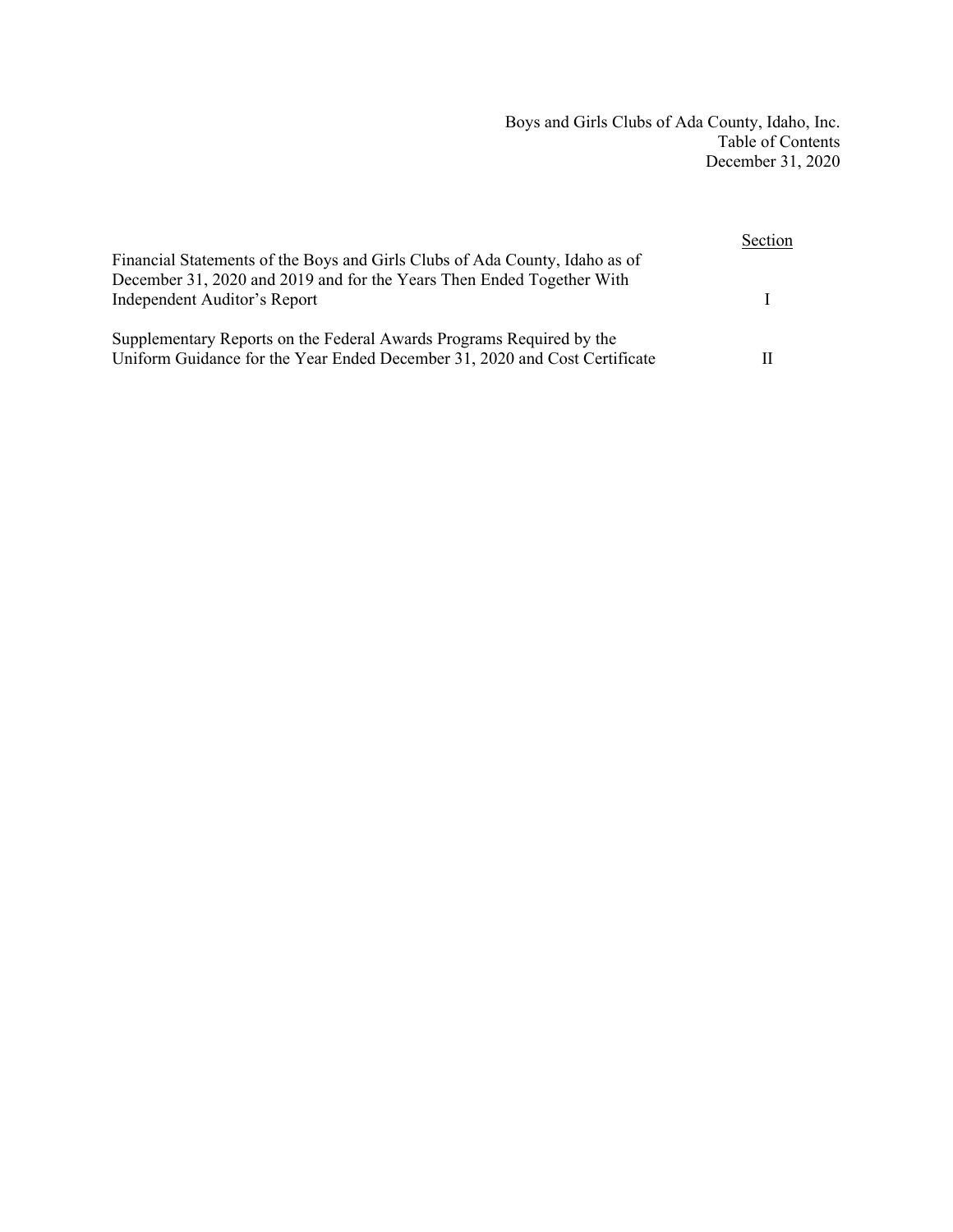# SECTION I CONTENTS

Page **Page** 

| FINANCIAL STATEMENTS: |  |
|-----------------------|--|
|                       |  |
|                       |  |
|                       |  |
|                       |  |
|                       |  |
|                       |  |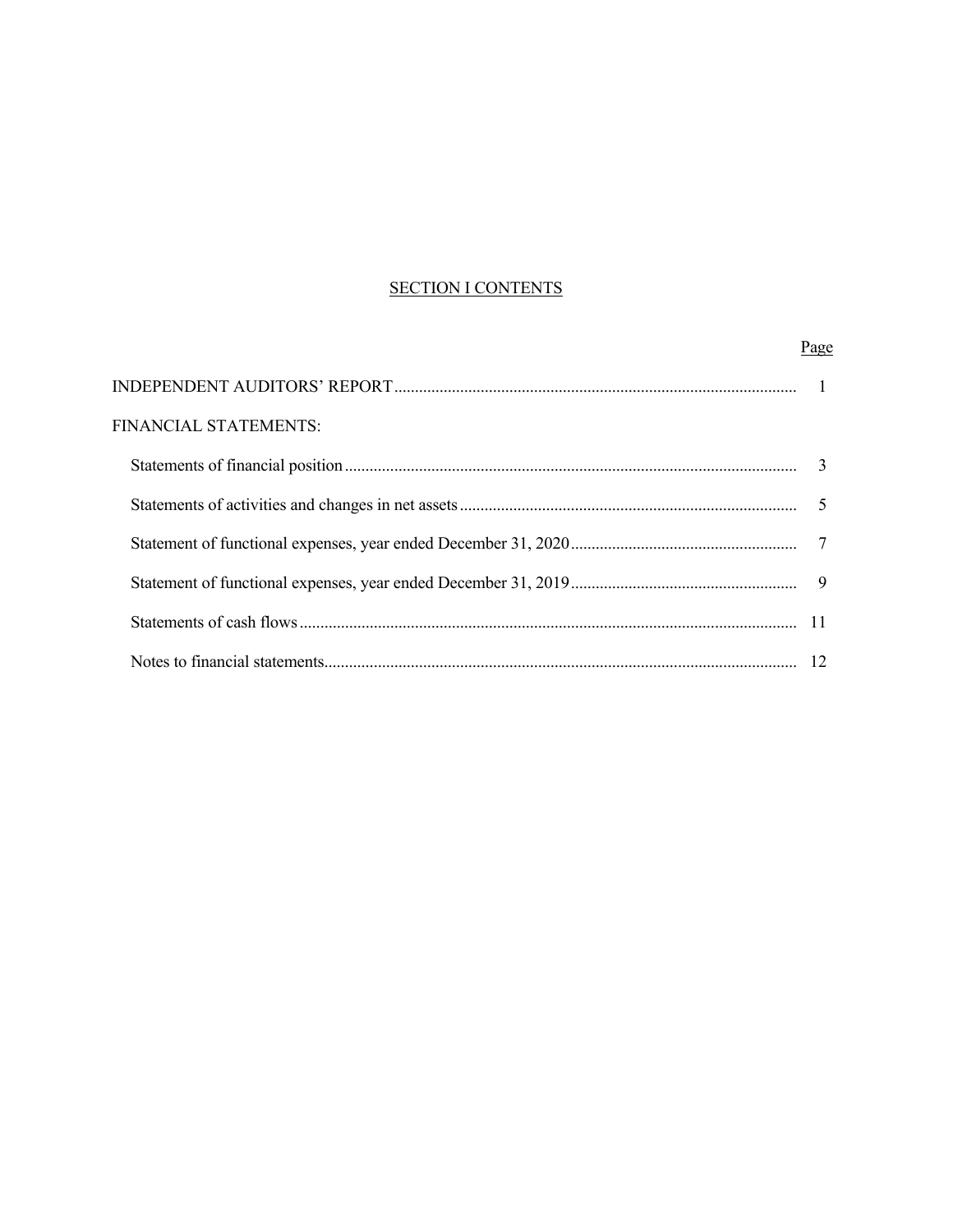

## INDEPENDENT AUDITORS' REPORT

Board of Directors Boys and Girls Clubs of Ada County, Idaho, Inc. Boise, Idaho

We have audited the accompanying financial statements of Boys and Girls Clubs of Ada County, Idaho, Inc. (a nonprofit organization), which comprise the statements of financial position as of December 31, 2020 and 2019, and the related statements of activities and changes in net assets, functional expenses and cash flows for the years then ended, and the related notes to the financial statements.

#### **Management's Responsibility for the Financial Statements**

Management is responsible for the preparation and fair presentation of these financial statements in accordance with accounting principles generally accepted in the United States of America; this includes the design, implementation, and maintenance of internal control relevant to the preparation and fair presentation of financial statements that are free from material misstatement, whether due to fraud or error.

#### **Auditor's Responsibility**

Our responsibility is to express an opinion on these financial statements based on our audit. We conducted our audit in accordance with auditing standards generally accepted in the United States of America and the standards applicable to financial audits contained in Government Auditing Standards, issued by the Comptroller General of the United States. Those standards require that we plan and perform the audit to obtain reasonable assurance about whether the financial statements are free from material misstatement.

An audit involves performing procedures to obtain audit evidence about the amounts and disclosures in the financial statements. The procedures selected depend on the auditor's judgment, including the assessment of the risks of material misstatement of the financial statements, whether due to fraud or error. In making those risk assessments, the auditor considers internal control relevant to the entity's preparation and fair presentation of the financial statements in order to design audit procedures that are appropriate in the circumstances, but not for the purpose of expressing an opinion on the effectiveness of the entity's internal control. Accordingly, we express no such opinion. An audit also includes evaluating the appropriateness of accounting policies used and the reasonableness of significant accounting estimates made by management, as well as evaluating the overall presentation of the financial statements.

We believe that the audit evidence we have obtained is sufficient and appropriate to provide a basis for our audit opinion.

> 6206 N Discovery Way - Boise, ID 83713 Phone: (208) 323-6234 · Fax: (208) 629-1248 www.WadsworthReese.com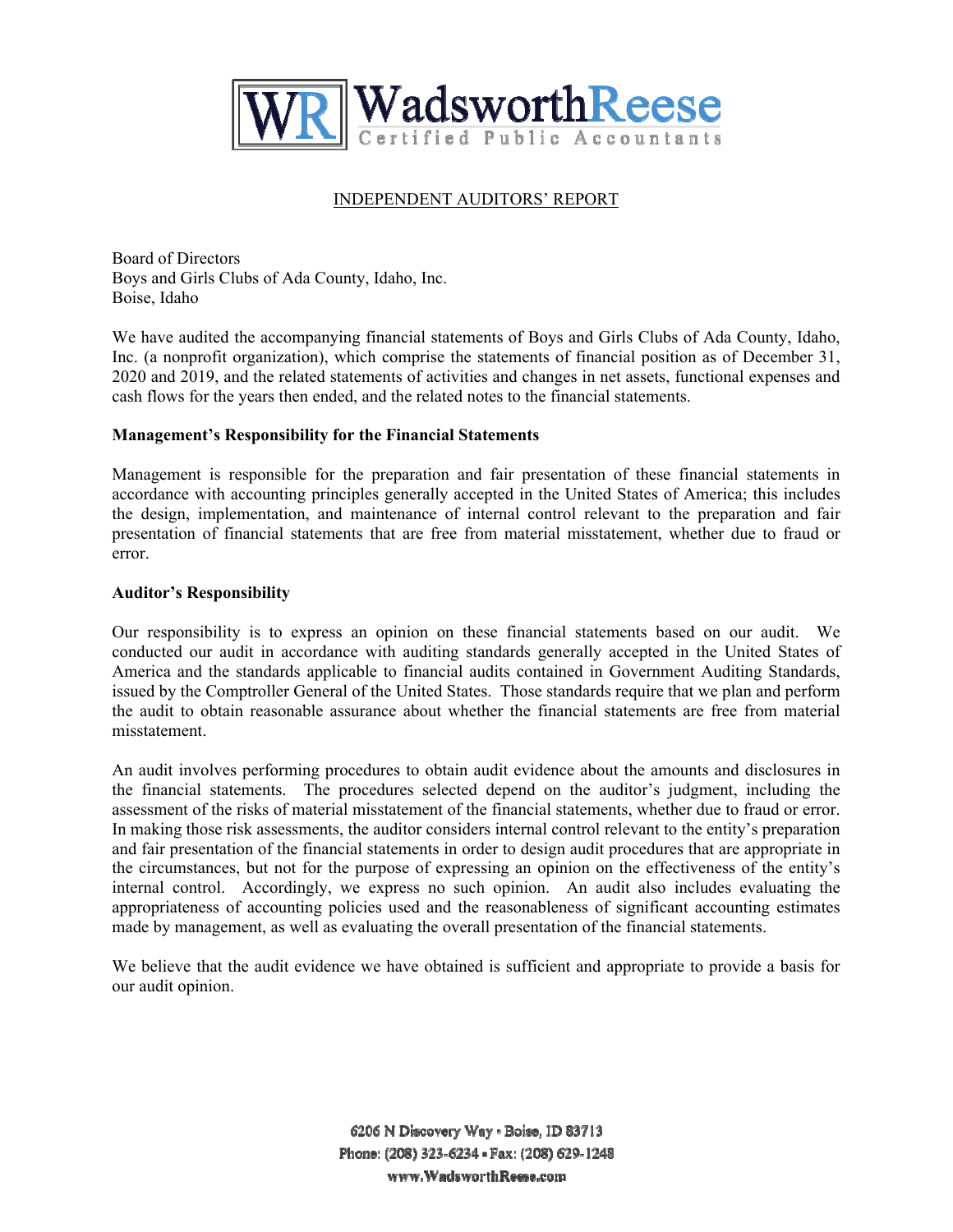#### **Opinion**

In our opinion, the financial statements referred to above present fairly, in all material respects, the financial position of Boys and Girls Clubs of Ada County, Idaho, Inc. as of December 31, 2020 and 2019, and the changes in its net assets and its cash flows for the years then ended in accordance with accounting principles generally accepted in the United States of America.

#### **Other Matters**

#### **Other Information**

Our audit was conducted for the purpose of forming an opinion on the financial statements as a whole. The accompanying schedule of expenditures of federal awards, as required by Title 2 U.S. *Code of Federal Regulations* Part 200, *Uniform Administrative Requirements, Cost Principles, and Audit Requirements for Federal Awards*, is presented for purposes of additional analysis and is not a required part of the financial statements. Such information is the responsibility of management and was derived from and relates directly to the underlying accounting and other records used to prepare the financial statements. The information has been subjected to the auditing procedures applied in the audit of the financial statements and certain additional procedures, including comparing and reconciling such information directly to the underlying accounting and other records used to prepare the financial statements or to the financial statements themselves, and other additional procedures in accordance with auditing standards generally accepted in the United States of America. In our opinion, the information is fairly stated, in all material respects, in relation to the financial statements as a whole.

## **Other Reporting Required by** *Government Auditing Standards*

In accordance with *Government Auditing Standards*, we have also issued our report dated July 30, 2021, on our consideration of Boys and Girls Clubs of Ada County, Idaho's internal control over financial reporting and on our tests of its compliance with certain provisions of laws, regulations, contracts, and grant agreements and other matters. The purpose of that report is solely to describe the scope of our testing of internal control over financial reporting and compliance and the results of that testing, and not to provide an opinion on the effectiveness of Boys and Girls Clubs of Ada County, Idaho's internal control over financial reporting or on compliance. That report is an integral part of an audit performed in accordance with *Government Auditing Standards* in considering Boys and Girls Clubs of Ada County, Idaho's internal control over financial reporting and compliance.

This report has been issued in accordance with, and is subject to, the terms of the engagement letter between Boys and Girls Clubs of Ada County, Idaho, Inc. and Wadsworth Reese, PLLC.

Boise, Idaho July 30, 2021

# **Wadsworth Reese, PLLC**

6206 N Discovery Way - Boise, ID 83713 Phone: (208) 323-6234 · Fax: (208) 629-1248 www.WadsworthReese.com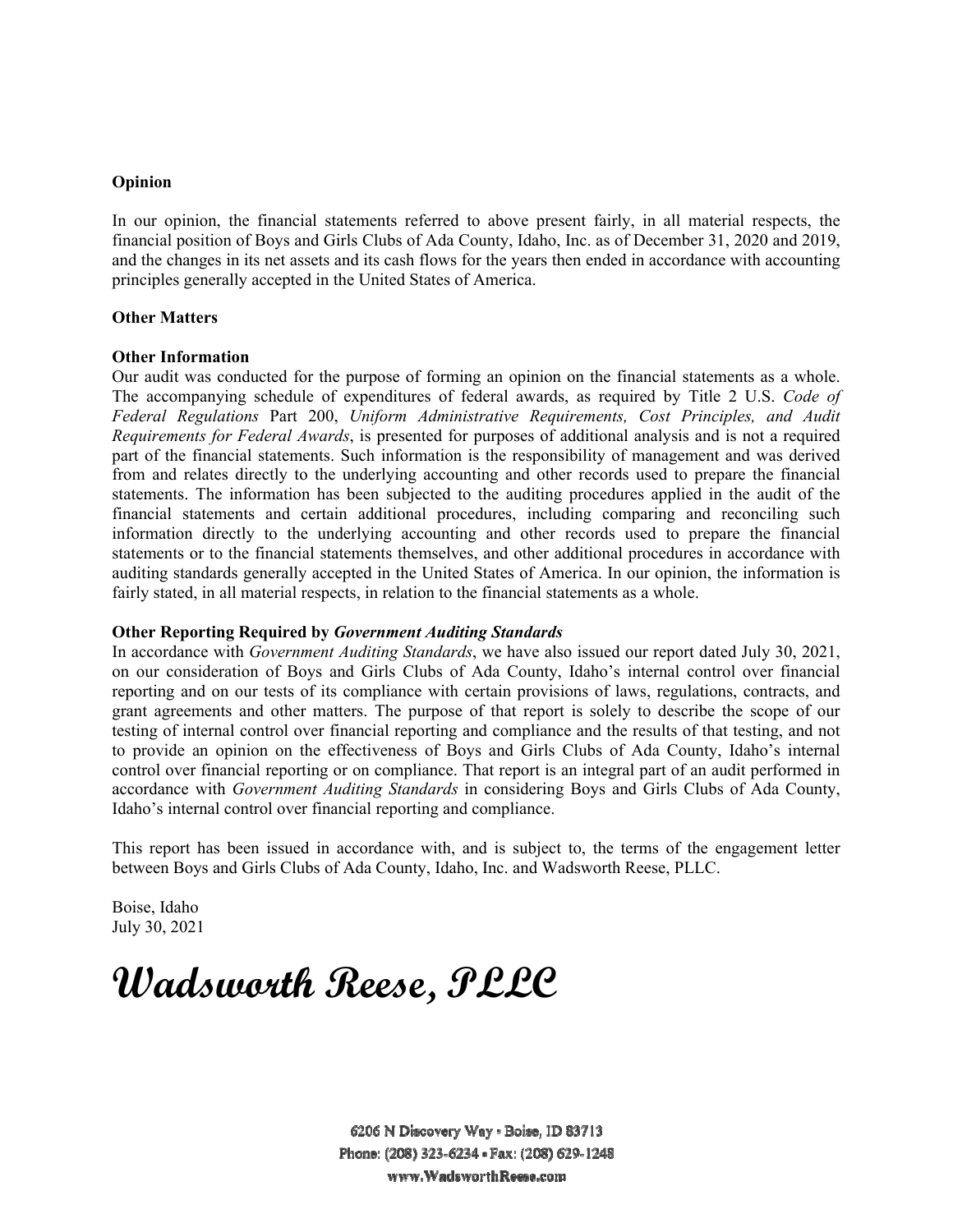# STATEMENTS OF FINANCIAL POSITION

# DECEMBER 31, 2020 AND 2019

| <b>ASSETS</b>                                             |    | 2020       |               | 2019       |
|-----------------------------------------------------------|----|------------|---------------|------------|
| <b>CURRENT ASSETS:</b>                                    |    |            |               |            |
| Cash and cash equivalents                                 | \$ | 1,149,905  | <sup>\$</sup> | 462,462    |
| Marketable securities, including unrealized holdings      |    |            |               |            |
| gains/(losses) of (\$120,126) and \$246,785, respectively |    | 2,438,341  |               | 2,233,468  |
| Accounts receivable, no allowance for doubtful            |    |            |               |            |
| accounts considered necessary                             |    | 68,617     |               | 73,587     |
| Other current assets                                      |    | 23,978     |               | 16,594     |
|                                                           |    |            |               |            |
| <b>Total Current Assets</b>                               |    | 3,680,841  |               | 2,786,111  |
| PROPERTY AND EQUIPMENT, at cost:                          |    |            |               |            |
| Land, building and improvements                           |    | 10,075,938 |               | 10,121,572 |
| Club equipment and games                                  |    | 146,699    |               | 184,341    |
| Club vehicles                                             |    | 137,036    |               | 161,736    |
| Office furnishings and equipment                          |    | 140,868    |               | 151,842    |
|                                                           |    |            |               |            |
|                                                           |    | 10,500,541 |               | 10,619,491 |
| Less accumulated depreciation                             |    | 2,531,022  |               | 2,373,550  |
|                                                           |    | 7,969,519  |               | 8,245,941  |
|                                                           | S  | 11,650,360 | <sup>S</sup>  | 11,032,052 |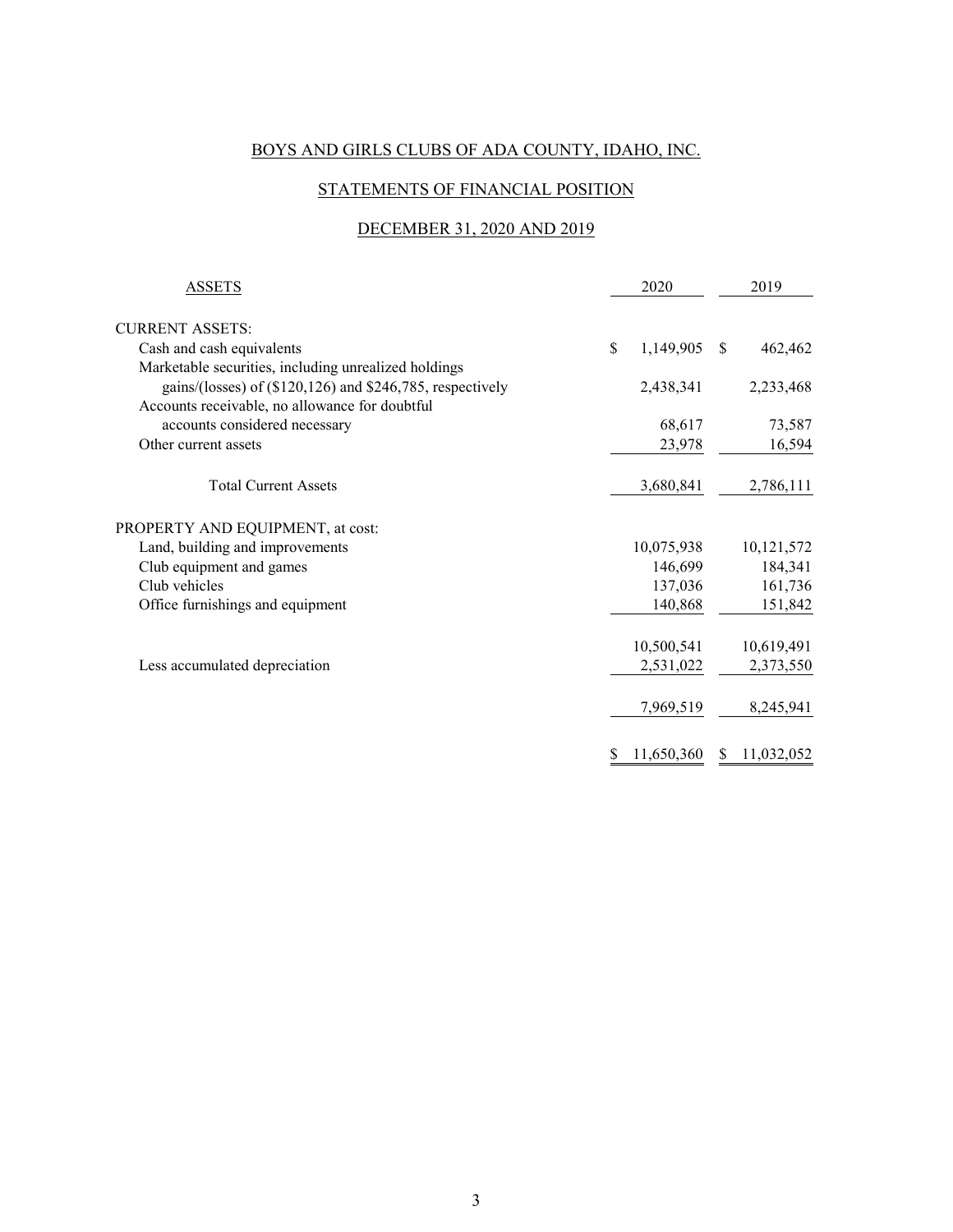# STATEMENTS OF FINANCIAL POSITION (CONTINUED)

# DECEMBER 31, 2020 AND 2019

| LIABILITIES AND NET ASSETS          | 2020         | 2019           |  |
|-------------------------------------|--------------|----------------|--|
| <b>CURRENT LIABILITIES:</b>         |              |                |  |
| Accounts payable                    | \$<br>36,221 | 43,258<br>- \$ |  |
| Accrued payroll related liabilities | 189,506      | 153,082        |  |
| Deposits                            | 26,125       |                |  |
| Note payable                        | 17,664       | 15,679         |  |
| <b>Total Current Liabilities</b>    | 269,516      | 212,019        |  |
| NOTE PAYABLE                        | 407,054      | 425,173        |  |
| <b>NET ASSETS:</b>                  |              |                |  |
| Without donor restriction           | 10,946,290   | 10,300,853     |  |
| With donor restriction              | 27,500       | 94,007         |  |
|                                     | 10,973,790   | 10,394,860     |  |
|                                     |              |                |  |

\$ 11,032,052 11,650,360 \$

The accompanying notes are an integral part of the financial statements.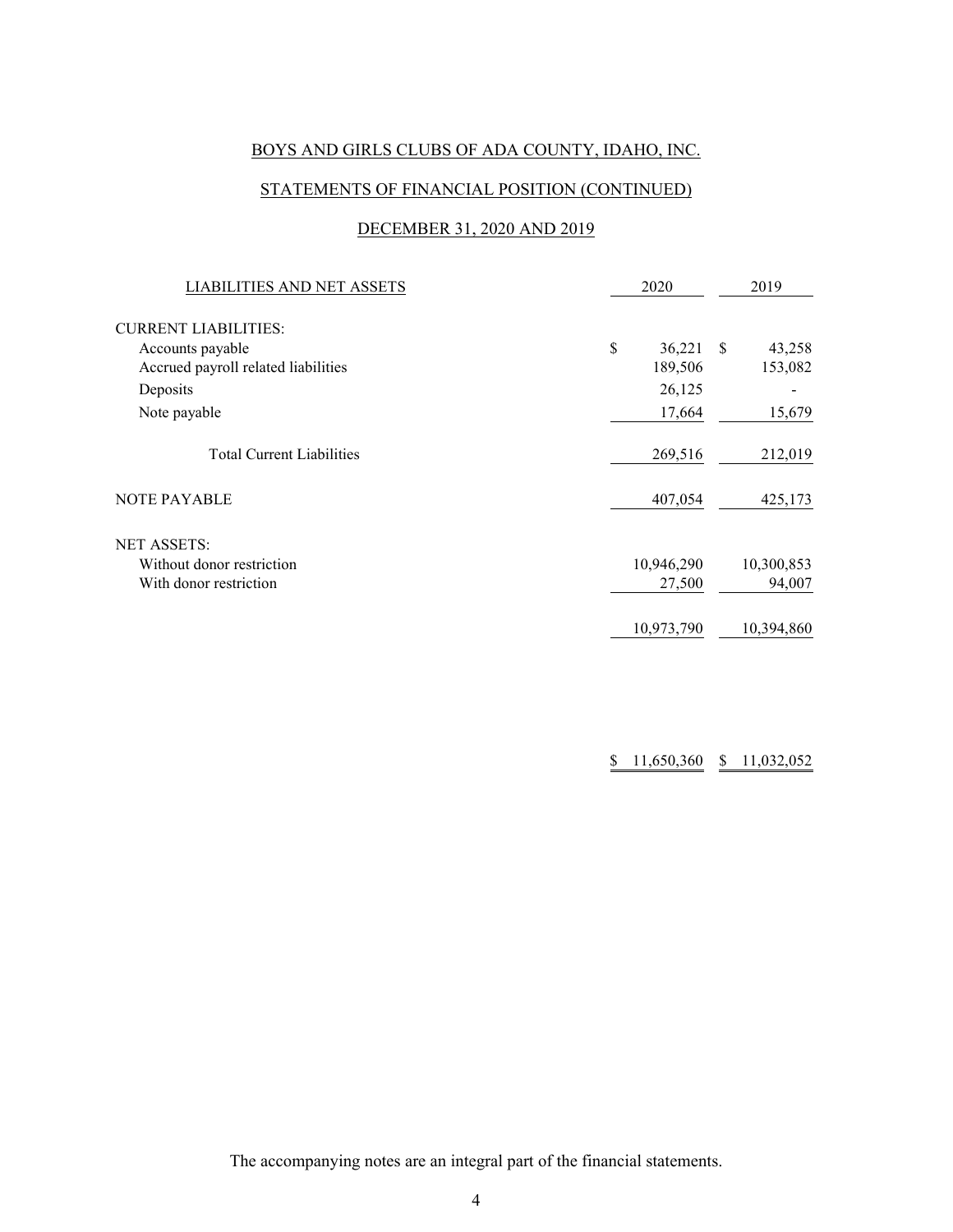# STATEMENTS OF ACTIVITIES AND CHANGES IN NET ASSETS

# YEARS ENDED DECEMBER 31, 2020 AND 2019

|                                        | <b>Without Donor Restrictions</b> |                  |  |  |
|----------------------------------------|-----------------------------------|------------------|--|--|
|                                        | 2020                              | 2019             |  |  |
| <b>SUPPORT:</b>                        |                                   |                  |  |  |
| Special event revenue                  | \$<br>516,160                     | \$<br>899,681    |  |  |
| Less cost of direct benefits to donors | 90,701                            | 202,799          |  |  |
| Net revenues from special events       | 425,459                           | 696,882          |  |  |
| Donations                              | 1,047,474                         | 489,753          |  |  |
| Government grants                      | 1,175,216                         | 706,064          |  |  |
| Public and private grants              | 480,863                           | 48,999           |  |  |
| In-kind contributions                  | 82,537                            | 34,392           |  |  |
| Membership dues                        | 5,380                             | 3,822            |  |  |
| Program fees                           | 712,887                           | 755,195          |  |  |
| Earned income                          | 58,002                            | 126,571          |  |  |
| Net assets released from restrictions  | 94,144                            | 199,434          |  |  |
| <b>Total Support</b>                   | 4,081,962                         | 3,061,112        |  |  |
| <b>EXPENSES:</b>                       |                                   |                  |  |  |
| Program costs:                         |                                   |                  |  |  |
| Academic success                       | 584,430                           | 517,017          |  |  |
| Healthy lifestyle                      | 1,489,479                         | 1,350,225        |  |  |
| Good character and citizenship         | 497,388                           | 440,014          |  |  |
| General                                | 335,737                           | 297,010          |  |  |
| Total program costs                    | 2,907,034                         | 2,604,266        |  |  |
| Fund-raising                           | 245,705                           | 211,039          |  |  |
| Management and general                 | 411,269                           | 363,754          |  |  |
| <b>Total Expenses</b>                  | 3,564,008                         | 3,179,059        |  |  |
| OTHER REVENUE (EXPENSE):               |                                   |                  |  |  |
| Interest and investment income         | 264,554                           | 56,151           |  |  |
| Other income/(expense)                 | (644)                             | (2,490)          |  |  |
| Gain/(loss) on asset disposals         | (1,283)                           | 9,074            |  |  |
| Unrealized gain/(loss) on investments  | (120, 126)                        | 246,785          |  |  |
| Interest expense                       | (15,018)                          | (18, 684)        |  |  |
| Total Other Revenue (Expense)          | 127,483                           | 290,836          |  |  |
| INCREASE IN NET ASSETS                 | 645,437                           | 172,889          |  |  |
| NET ASSETS, Beginning of year          | 10,300,853                        | 10,127,964       |  |  |
| NET ASSETS, End of year                | 10,946,290<br>S                   | \$<br>10,300,853 |  |  |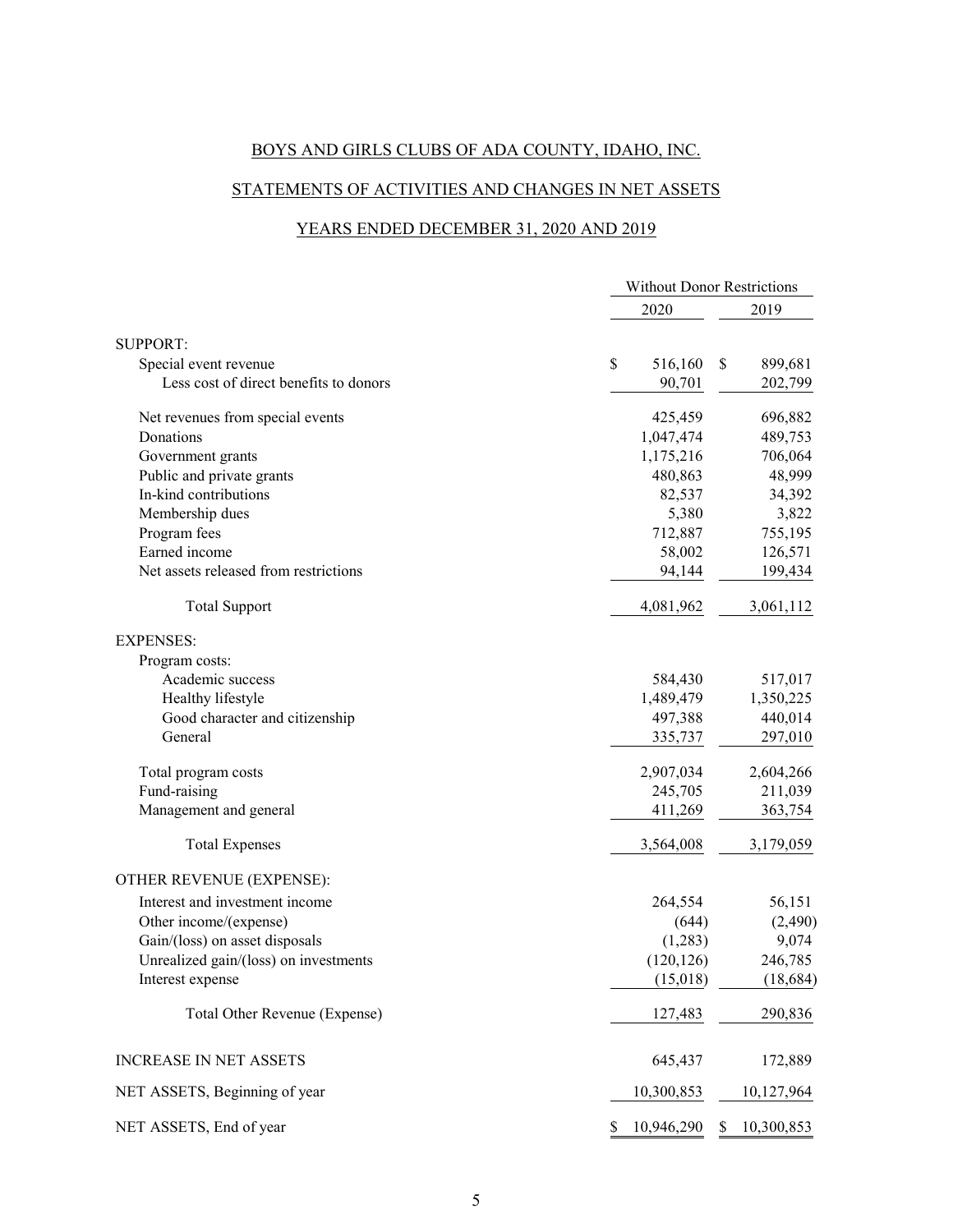# STATEMENTS OF ACTIVITIES AND CHANGES IN NET ASSETS (CONTINUED)

| With Donor Restrictions |    | Total      |      |                      |    |            |  |  |
|-------------------------|----|------------|------|----------------------|----|------------|--|--|
| 2020                    |    | 2019       | 2020 |                      |    | 2019       |  |  |
|                         |    |            |      |                      |    |            |  |  |
| \$                      | \$ |            | \$   | 516,160              | \$ | 899,681    |  |  |
|                         |    |            |      | 90,701               |    | 202,799    |  |  |
|                         |    |            |      | 425,459              |    | 696,882    |  |  |
|                         |    |            |      | 1,047,474            |    | 489,753    |  |  |
|                         |    |            |      | 1,175,216            |    | 706,064    |  |  |
| 27,500                  |    | 209,992    |      | 508,363              |    | 258,991    |  |  |
|                         |    |            |      | 82,537               |    | 34,392     |  |  |
|                         |    |            |      | 5,380                |    | 3,822      |  |  |
|                         |    |            |      | 712,887              |    | 755,195    |  |  |
|                         |    |            |      | 58,002               |    | 126,571    |  |  |
| (94, 144)               |    | (199, 434) |      |                      |    |            |  |  |
| (66, 644)               |    | 10,558     |      | 4,015,318            |    | 3,071,670  |  |  |
|                         |    |            |      |                      |    |            |  |  |
|                         |    |            |      | 584,430              |    | 517,017    |  |  |
|                         |    |            |      | 1,489,479            |    | 1,350,225  |  |  |
|                         |    |            |      | 497,388              |    | 440,014    |  |  |
|                         |    |            |      | 335,737              |    | 297,010    |  |  |
|                         |    |            |      | 2,907,034            |    | 2,604,266  |  |  |
|                         |    |            |      | 245,705              |    | 211,039    |  |  |
|                         |    |            |      | 411,269              |    | 363,754    |  |  |
|                         |    |            |      | 3,564,008            |    | 3,179,059  |  |  |
|                         |    |            |      |                      |    |            |  |  |
| 137                     |    | 136        |      | 264,691              |    | 56,287     |  |  |
|                         |    |            |      | (644)                |    | (2, 490)   |  |  |
|                         |    |            |      | (1,283)              |    | 9,074      |  |  |
|                         |    |            |      | (120, 126)           |    | 246,785    |  |  |
|                         |    |            |      | $(\frac{15,018}{2})$ |    | (18, 684)  |  |  |
| 137                     |    | 136        |      | 127,620              |    | 290,972    |  |  |
| (66, 507)               |    | 10,694     |      | 578,930              |    | 183,583    |  |  |
| 94,007                  |    | 83,313     |      | 10,394,860           |    | 10,211,277 |  |  |
| \$<br>27,500            | \$ | 94,007     | \$   | 10,973,790           | \$ | 10,394,860 |  |  |

# YEARS ENDED DECEMBER 31, 2020 AND 2019

The accompanying notes are an integral part of the financial statements.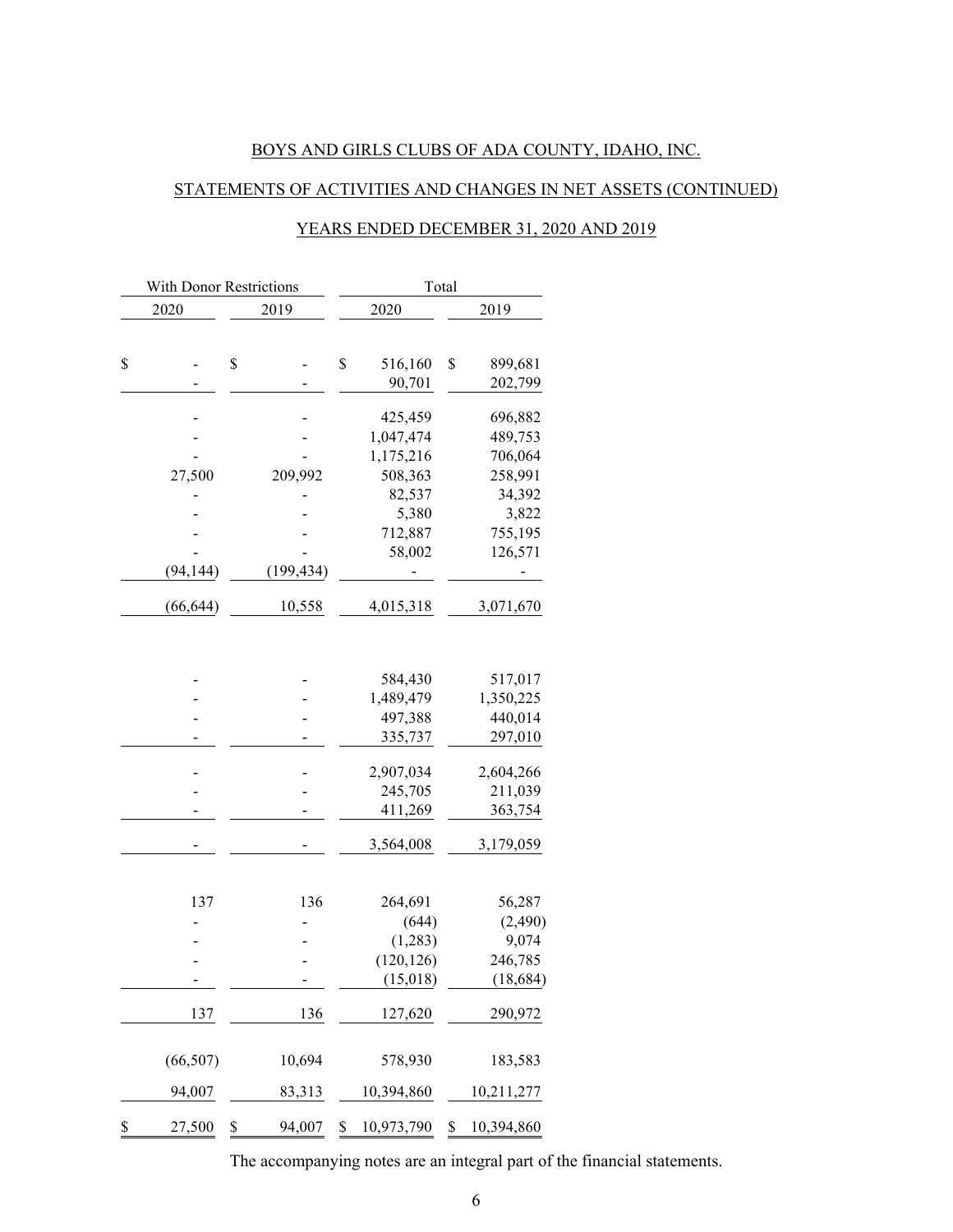# STATEMENT OF FUNCTIONAL EXPENSES

# YEAR ENDED DECEMBER 31, 2020

|                           | Program Services |                            |     |                      |    |                                 |                    |
|---------------------------|------------------|----------------------------|-----|----------------------|----|---------------------------------|--------------------|
|                           |                  | Academic<br><b>Success</b> |     | Healthy<br>Lifestyle |    | Good Character<br>& Citizenship | General<br>Program |
| Payroll and related costs | \$               | 419,090                    | \$. | 766,845              | S  | 356,672                         | \$<br>240,754      |
| Supplies                  |                  | 28,630                     |     | 472,483              |    | 24,366                          | 16,447             |
| In-kind expenses          |                  | 18,143                     |     | 33,199               |    | 15,441                          | 10,423             |
| Depreciation              |                  | 61,437                     |     | 112,417              |    | 52,287                          | 35,294             |
| Utilities                 |                  | 20,026                     |     | 36,643               |    | 17,043                          | 11,504             |
| Professional fees         |                  |                            |     |                      |    |                                 |                    |
| Repairs and maintenance   |                  | 20,707                     |     | 37,889               |    | 17,623                          | 11,895             |
| Insurance                 |                  | 13,439                     |     | 24,590               |    | 11,437                          | 7,720              |
| Training and travel       |                  | 888                        |     | 1,625                |    | 756                             | 510                |
| Transportation expense    |                  | 889                        |     | 1,627                |    | 757                             | 511                |
| Marketing                 |                  |                            |     |                      |    |                                 |                    |
| Meetings                  |                  | 83                         |     | 152                  |    | 71                              | 48                 |
| Postage                   |                  | 573                        |     | 1,048                |    | 488                             | 329                |
| Printing                  |                  | 525                        |     | 961                  |    | 447                             | 302                |
|                           |                  | 584,430                    | S   | 1,489,479            | \$ | 497,388                         | \$<br>335,737      |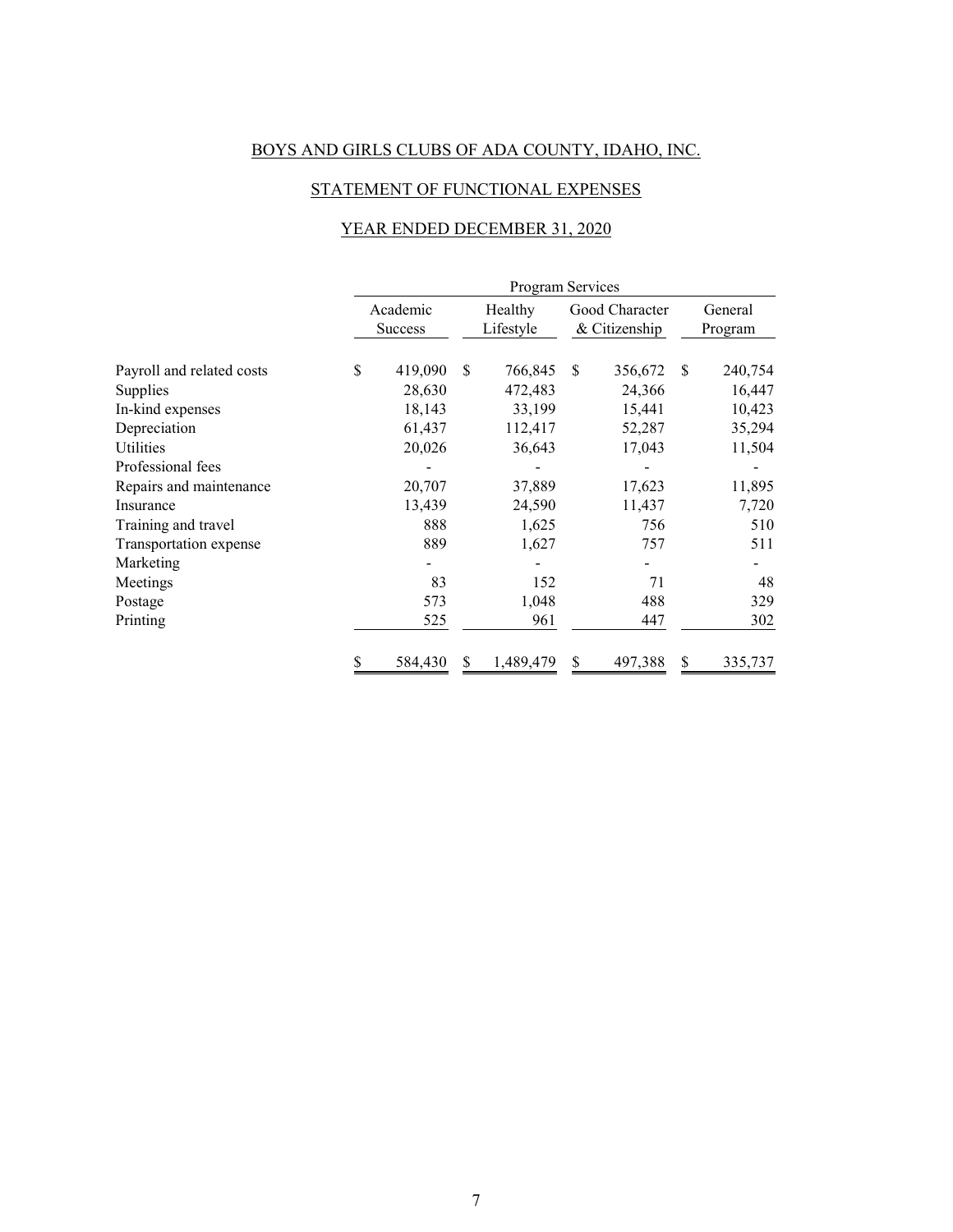# STATEMENT OF FUNCTIONAL EXPENSES (CONTINUED)

# YEAR ENDED DECEMBER 31, 2020

| <b>Support Services</b> |                                                              |                                                                                         |
|-------------------------|--------------------------------------------------------------|-----------------------------------------------------------------------------------------|
| Fund-<br>raising        | Management<br>and general                                    | Total                                                                                   |
| \$<br>232,511           | \$<br>309,240<br>3,627<br>16,687<br>5,439<br>69,657<br>3,650 | \$<br>2,325,112<br>545,553<br>77,206<br>278,122<br>90,655<br>69,657<br>88,114<br>60,836 |
| 4,253<br>8,941          | 532<br>2,437                                                 | 3,779<br>3,784<br>4,253<br>886<br>4,875<br>11,176                                       |
| \$<br>245,705           | \$<br>411,269                                                | \$<br>3,564,008                                                                         |

The accompanying notes are an integral part of the financial statements.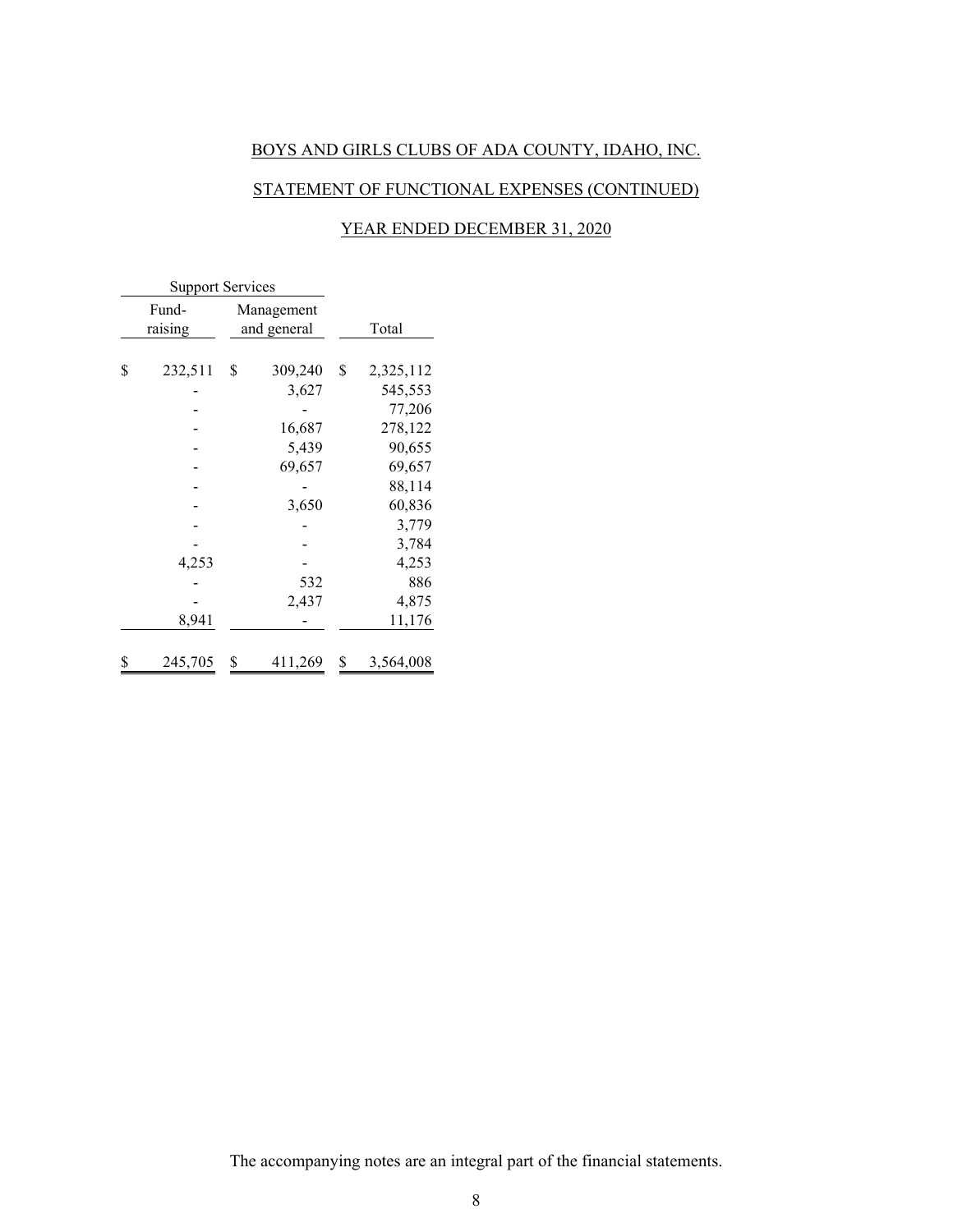# STATEMENT OF FUNCTIONAL EXPENSES

# YEAR ENDED DECEMBER 31, 2019

|                           | Program Services |                            |    |                      |    |                                 |               |                    |
|---------------------------|------------------|----------------------------|----|----------------------|----|---------------------------------|---------------|--------------------|
|                           |                  | Academic<br><b>Success</b> |    | Healthy<br>Lifestyle |    | Good Character<br>& Citizenship |               | General<br>Program |
| Payroll and related costs | \$               | 354,038                    | \$ | 647,814              | \$ | 301,309                         | <sup>\$</sup> | 203,383            |
| Supplies                  |                  | 39,284                     |    | 476,078              |    | 33,433                          |               | 22,567             |
| In-kind expenses          |                  | 8,082                      |    | 14,789               |    | 6,878                           |               | 4,643              |
| Depreciation              |                  | 61,802                     |    | 113,084              |    | 52,597                          |               | 35,503             |
| Utilities                 |                  | 19,497                     |    | 35,676               |    | 16,594                          |               | 11,201             |
| Professional fees         |                  |                            |    |                      |    |                                 |               |                    |
| Repairs and maintenance   |                  | 15,920                     |    | 29,131               |    | 13,549                          |               | 9,146              |
| Insurance                 |                  | 11,620                     |    | 21,261               |    | 9,889                           |               | 6,675              |
| Training and travel       |                  | 3,458                      |    | 6,329                |    | 2,943                           |               | 1,987              |
| Transportation expense    |                  | 1,875                      |    | 3,430                |    | 1,596                           |               | 1,077              |
| Marketing                 |                  |                            |    |                      |    |                                 |               |                    |
| Meetings                  |                  | 367                        |    | 670                  |    | 312                             |               | 211                |
| Postage                   |                  | 456                        |    | 833                  |    | 388                             |               | 262                |
| Printing                  |                  | 618                        |    | 1,130                |    | 526                             |               | 355                |
|                           | S                | 517,017                    | S. | 1,350,225            | \$ | 440,014                         | \$            | 297,010            |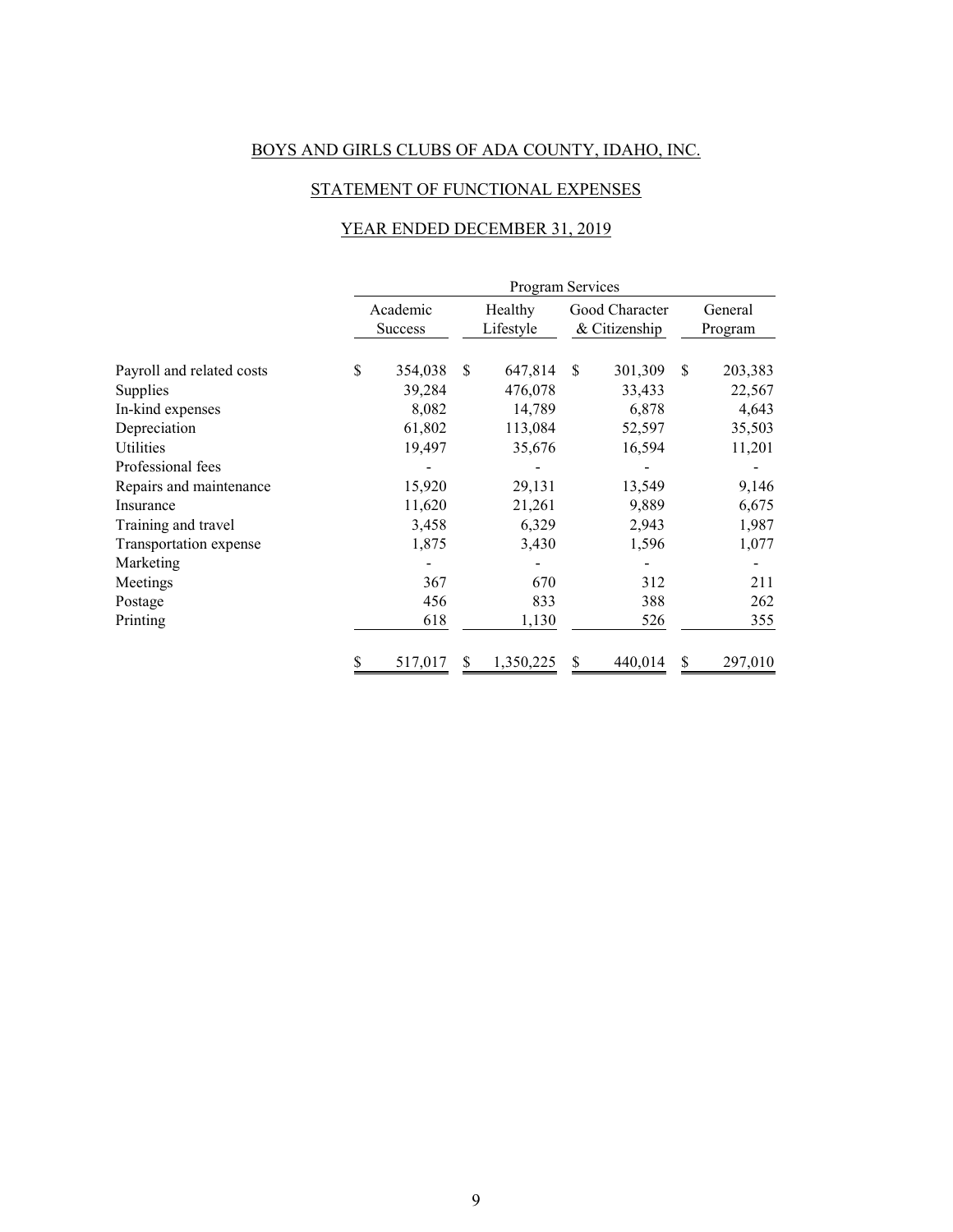# STATEMENT OF FUNCTIONAL EXPENSES (CONTINUED)

# YEAR ENDED DECEMBER 31, 2019

| <b>Support Services</b> |                           |                                                                 |                                                                                                                              |
|-------------------------|---------------------------|-----------------------------------------------------------------|------------------------------------------------------------------------------------------------------------------------------|
| Fund-<br>raising        | Management<br>and general |                                                                 | Total                                                                                                                        |
| \$<br>196,420<br>4,105  | \$                        | 261,239<br>5,323<br>16,786<br>5,296<br>67,675<br>3,156<br>2,341 | \$<br>1,964,203<br>576,685<br>34,392<br>279,772<br>88,264<br>67,675<br>67,746<br>52,601<br>14,717<br>7,978<br>4,105<br>3,901 |
| 10,514                  | 1,938                     |                                                                 | 3,877<br>13,143                                                                                                              |
| \$<br>211,039           | \$                        | 363,754                                                         | \$<br>3,179,059                                                                                                              |

The accompanying notes are an integral part of the financial statements.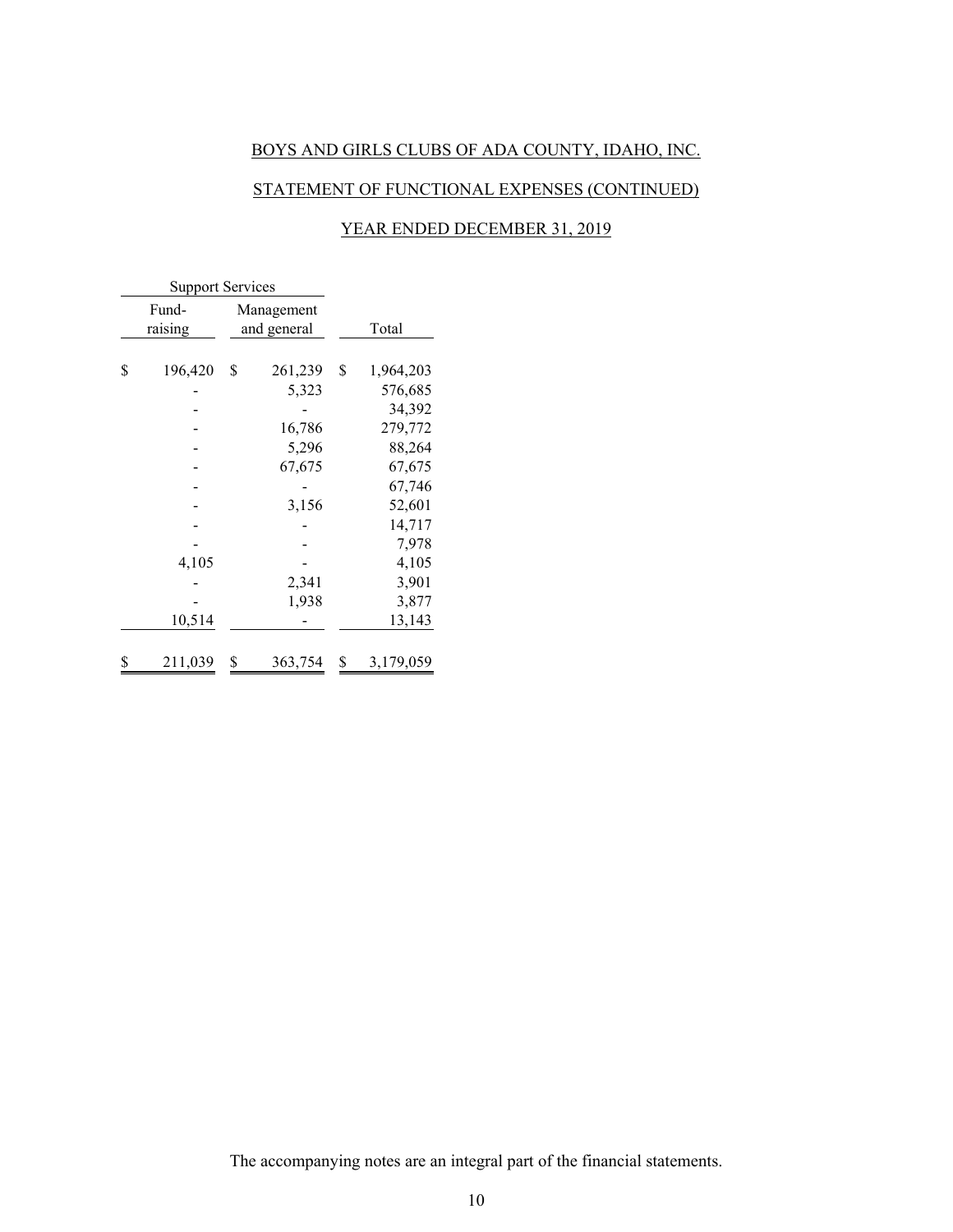## STATEMENTS OF CASH FLOWS

# YEARS ENDED DECEMBER 31, 2020 AND 2019

| CASH PROVIDED (APPLIED):                            | 2020            | 2019          |  |
|-----------------------------------------------------|-----------------|---------------|--|
| OPERATING ACTIVITIES:                               |                 |               |  |
| Increase in net assets                              | \$<br>578,930   | 183,583<br>\$ |  |
| Adjustments to reconcile decrease in net assets to  |                 |               |  |
| cash provided by (applied to) operating activities: |                 |               |  |
| Depreciation                                        | 278,121         | 279,772       |  |
| Net loss (gain) on sale of assets                   | 1,283           | (9,074)       |  |
| Net realized loss (gain) on investments             | (213, 509)      | (2,722)       |  |
| Net unrealized loss (gain) on investments           | 120,126         | (246, 785)    |  |
| Decrease (increase) in accounts receivable          | 4,970           | (43, 573)     |  |
| (Increase) in other current assets                  | (7, 384)        | (3,765)       |  |
| Increase (decrease) in accounts payable             | (7,037)         | (52, 518)     |  |
| Increase (decrease) in accrued payroll liabilities  | 36,424          | 17,028        |  |
| Increase (decrease) in deposits                     | 26,125          |               |  |
| Cash Provided by Operating Activities               | 818,049         | 121,945       |  |
| <b>INVESTING ACTIVITIES:</b>                        |                 |               |  |
| Proceeds from the sale of marketable securities     | 2,231,651       | 487,359       |  |
| Purchases of marketable securities                  | (2,339,536)     | (522, 965)    |  |
| Proceeds from the sale of property and equipment    |                 | 17,093        |  |
| Payments for purchase of property and equipment     | (2,982)         | (87, 180)     |  |
| Cash Applied to Investing Activities                | (110, 867)      | (105, 693)    |  |
| FINANCING ACTIVITIES:                               |                 |               |  |
| Proceeds from issuance of PPP loan payable          | 290,440         |               |  |
| Principal payments on notes payable                 | (310, 179)      | (14,266)      |  |
| Cash Applied to Financing Activities                | (19, 739)       | (14,266)      |  |
| NET INCREASE IN CASH AND CASH EQUIVALENTS           | 687,443         | 1,986         |  |
| CASH AND CASH EQUIVALENTS, Beginning of year        | 462,462         | 460,476       |  |
| CASH AND CASH EQUIVALENTS, End of year              | \$<br>1,149,905 | \$<br>462,462 |  |

The accompanying notes are an integral part of the financial statements.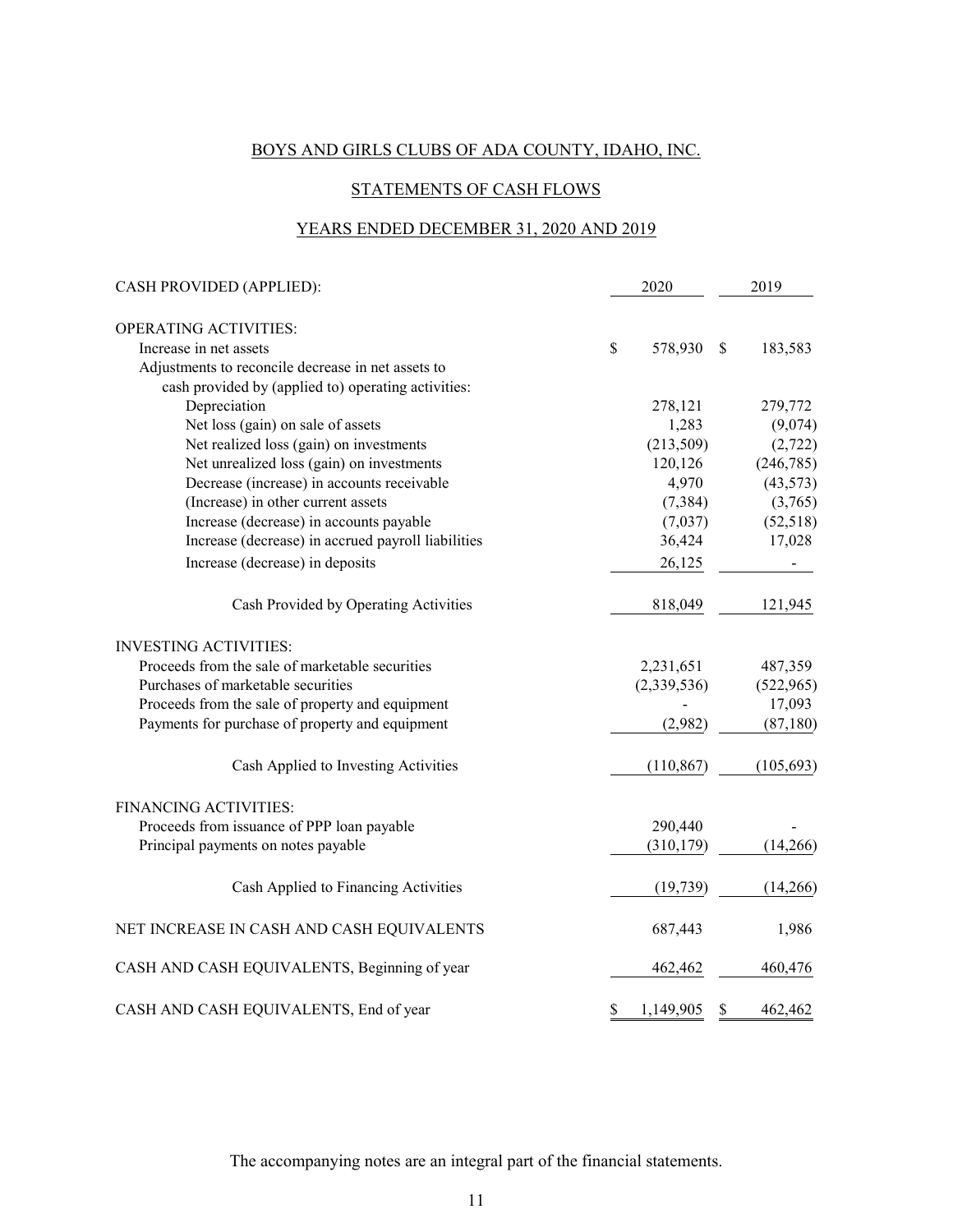## NOTES TO FINANCIAL STATEMENTS

## YEARS ENDED DECEMBER 31, 2020 AND 2019

#### A. Summary of Significant Accounting Policies:

- 1. Organization Boys and Girls Clubs of Ada County, Idaho, Inc. was formed in 1995 as a nonprofit corporation and began operations in January 1997. The Organization has facilities located in Garden City, Idaho, and Meridian, Idaho. The Organization is a youth development agency that is dedicated to providing all youth between six and eighteen years of age in Ada County with a sense of belonging, usefulness, influence and competence, with special concern for those who most need help. The Club is committed to providing high quality programs designed to develop the skills and talents needed to become responsible citizens and leaders.
- 2. Basis of Accounting The accompanying financial statements have been prepared on the accrual basis of accounting in accordance with generally accepted accounting principles.
- 3. Management Estimates The preparation of financial statements in conformity with generally accepted accounting principles requires management to make estimates and assumptions that affect the reported amounts of assets and liabilities and disclosure of contingent assets and liabilities at the date of the financial statements and the reported amounts of revenue and expenses during the reporting period. Actual results could differ from those estimates.
- 4. Fair Value of Financial Instruments The Fair Value of Financial Instruments and Disclosures Topic of FASB Accounting Standards Codification (FASB ASC) defines fair value, establishes a framework for measuring fair value and expands disclosures about fair value measurements. The Organization's financial instruments are cash and cash equivalents, accounts receivable and accounts payable. The recorded values of these financial instruments approximate their fair values based on their short-term nature.
- 5. Cash and Cash Equivalents For purposes of the statements of cash flows, the Organization has designated cash in checking, petty cash account, savings, and money market investments as cash equivalents.
- 6. Accounts Receivable Accounts receivable consist of monies due from businesses and individuals. The Organization utilizes the direct write-off method for recognizing bad debts. This departure from the allowance method is deemed immaterial to the accompanying financial statements.
- 7. Property and Equipment Property and equipment are stated at cost if purchased. Donated property and equipment are stated at the fair market value of the asset as determined by the donor at the date the donation is received. Depreciation is computed using the straight-line method based on the estimated useful lives of the related assets.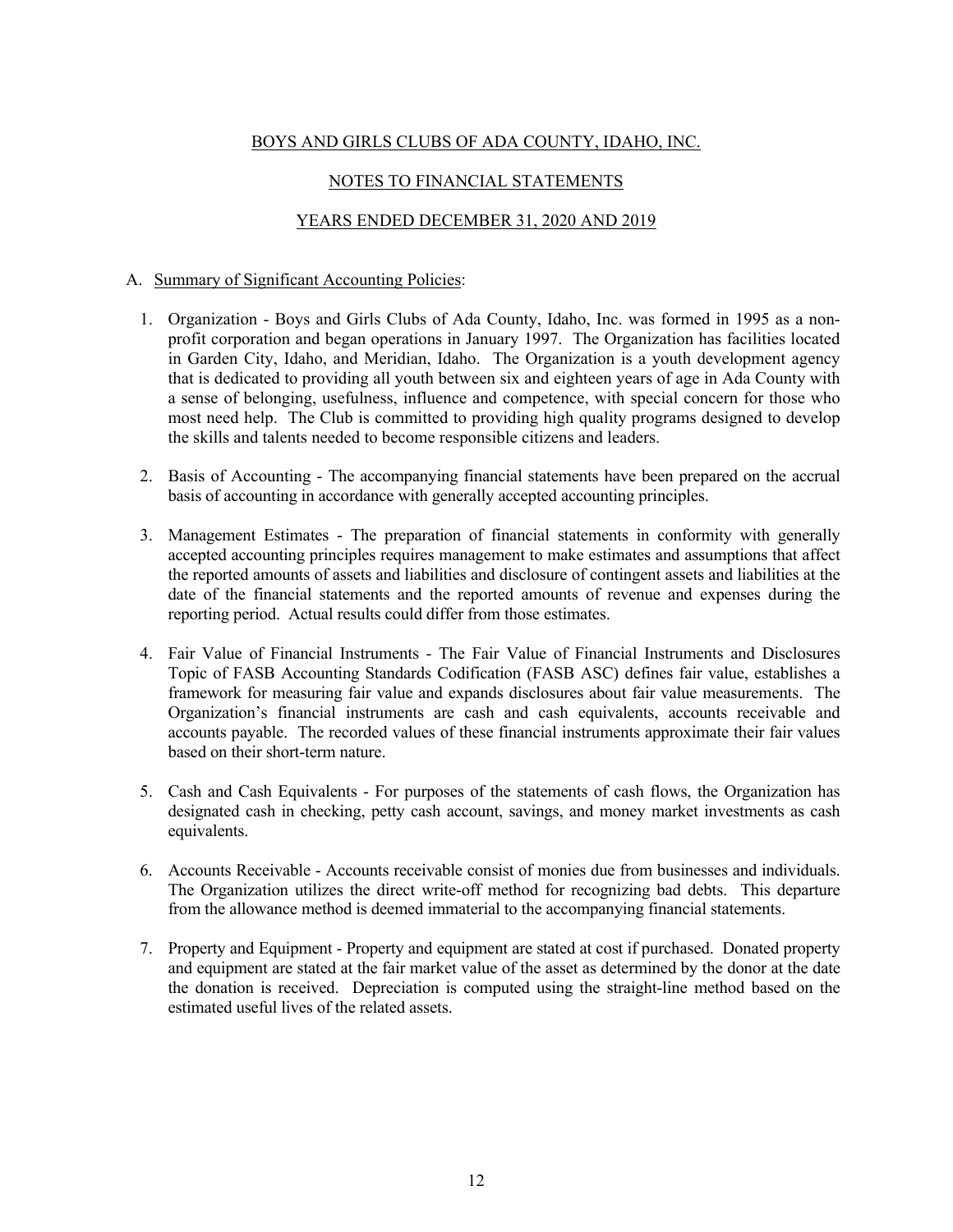## NOTES TO FINANCIAL STATEMENTS

## YEARS ENDED DECEMBER 31, 2020 AND 2019

#### A. Summary of Significant Accounting Policies (Continued):

8. The Organization follows the reporting guidance of FASB ASC 2016-14 for Not-for-Profit Entities. Under ASC 2016-14, the Organization is required to report information regarding its financial position and activities according to two classes of net assets: Without donor restrictions and with donor restrictions.

Net Assets Without Donor Restrictions - The net assets not subject to donor-imposed restrictions include donations, transactions related to membership and program fees, and inkind donations. These revenues are reported as increases in net assets without donor restrictions and the funds are used as directed by the board of directors and management.

Net Assets With Donor Restrictions - All contributions are considered to be available for use unless specifically restricted by the donor. Net assets with donor restrictions consist of contributions restricted due to time restrictions or donor-imposed purpose restrictions including scholarship, nutrition, sports, and education programs. When time or purpose restrictions are met, amounts are classified as unrestricted net assets. Restricted contributions and grants that are received and expended in the same calendar year are classified as without donor restrictions for financial reporting purposes

9. Income Taxes - The Organization is exempt from income taxes as defined by Section  $501(c)(3)$  of the Internal Revenue Code. Accordingly, no provision has been made for income taxes in the accompanying financial statements.

The Organization has adopted the provisions of FASB Accounting Standards Codification Topic ASC 740-10 (previously Financial Interpretation No. 48, *Accounting for Uncertainty in Income Taxes*), on January 1, 2009. The implementation of this standard had no impact on the financial statements. As of both the date of adoption and as of December 31, 2020, the unrecognized tax benefit accrual was zero.

The Organization will recognize future accrued interest and penalties related to unrecognized tax benefits in income tax expense if incurred. The Organization is subject to examinations by tax authorities for years 2017 through 2019.

- 10. Donated Services Donated services, reported as in-kind contributions in the accompanying financial statements, have been recorded at fair market value as determined by the donor.
- 11. Reclassifications For comparability, certain amounts in the 2019 financial statements have been reclassified, where appropriate, to conform with the financial presentation used in 2020.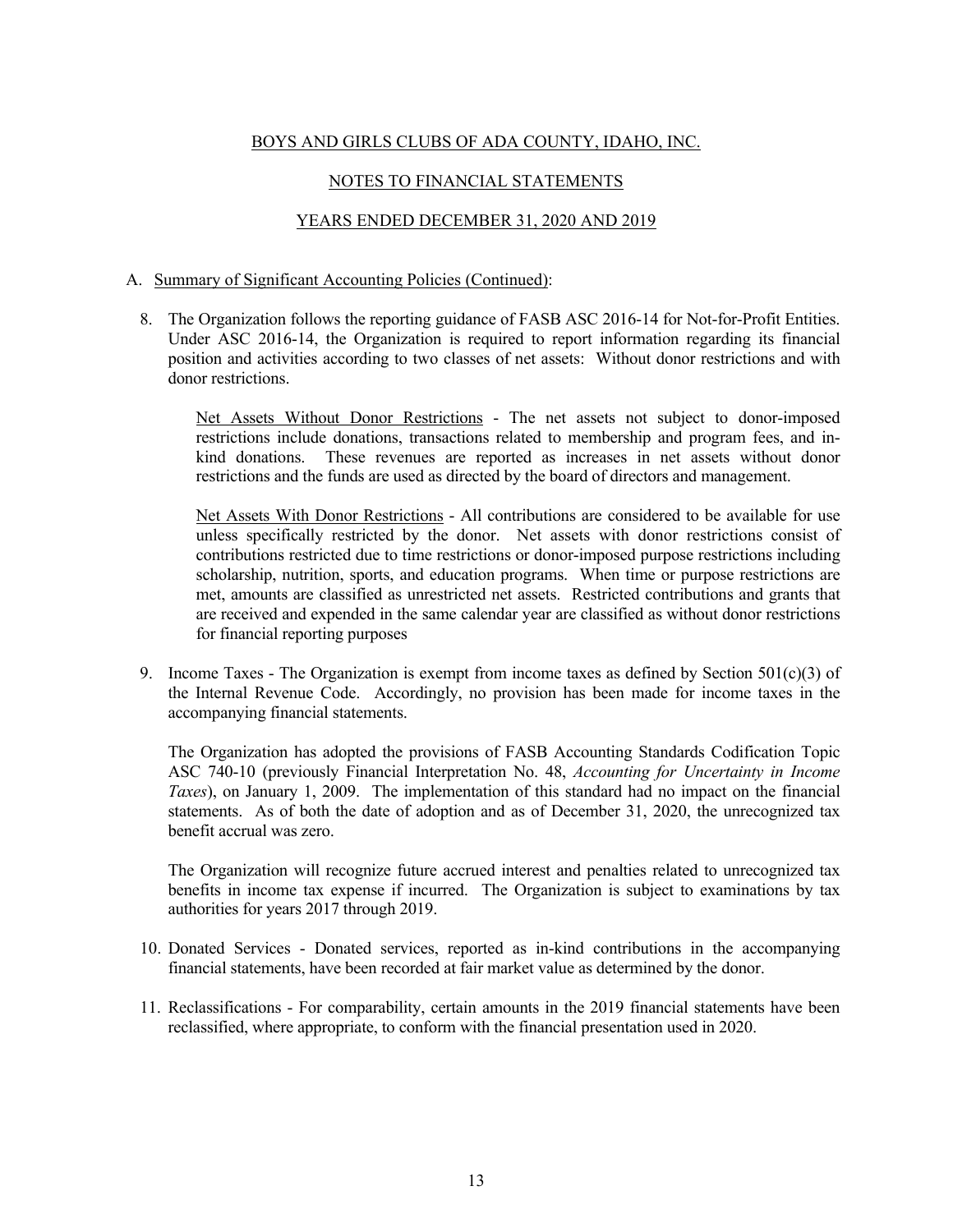## NOTES TO FINANCIAL STATEMENTS

## YEARS ENDED DECEMBER 31, 2020 AND 2019

#### A. Summary of Significant Accounting Policies (Continued):

12. Revenue Recognition – The Organization adopted ASU 2014-09, *Revenue from Contracts with Customers (Topic 606)*, under the modified retrospective method. This guidance requires an entity to recognize revenue to depict the transfer of promised goods or services to customers in an amount that reflects the consideration to which entities expect to be entitled in exchange for those goods and services which are also known as exchange-type transactions. The exchange-type transactions the Organization entered into include membership dues, program fees, rental activities, meal service, and table sponsorships at fundraising events. Analysis of the various provisions of the new standard resulted in no significant changes in the way the Organization recognizes revenue, and therefore no changes to the previously issued audited financial statements were required on a retrospective basis.

Revenue not recognized under ASC 606 is accounted for in accordance with ASU 2018-08, *Not-For-Profit Entities (Topic 958): Clarifying the Scope and the Accounting Guidance for Contributions Received and Contributions Made* on a modified prospective basis*.* This standard clarified and improved current guidance by providing criteria for determining whether a nonprofit is receiving commensurate value in return for the resources transferred and therefore can be appropriately classified as either a contribution or exchange-type transaction. Under this pronouncement the Organization recognizes revenue from individual and corporate donations, fundraising events, and government and private grants as contributions in which there is no exchange transaction. Under the prospective approach there is no material change to the revenue recognition.

- 13. Subsequent Events Management has evaluated subsequent events through July 30, 2021, the date on which the financial statements were available to be issued. There are no other subsequent events that require disclosure as of the date above.
- B. Marketable Securities:

On January 1, 2019 the Organization adopted FASB ASU No. 2016-01, "Financial Instruments-Overall: Recognition and Measurement of Financial Assets and Financial Liabilities" which requires accounting for equity investments under the fair value option with changes in fair value recognized in net income. The current year change in the unrealized gain or loss is recorded in the statement of activities as a component of "unrealized gains (loss) on investments." Information regarding investments as of and for the years ended December 31, 2020 and 2019 is summarized as follows: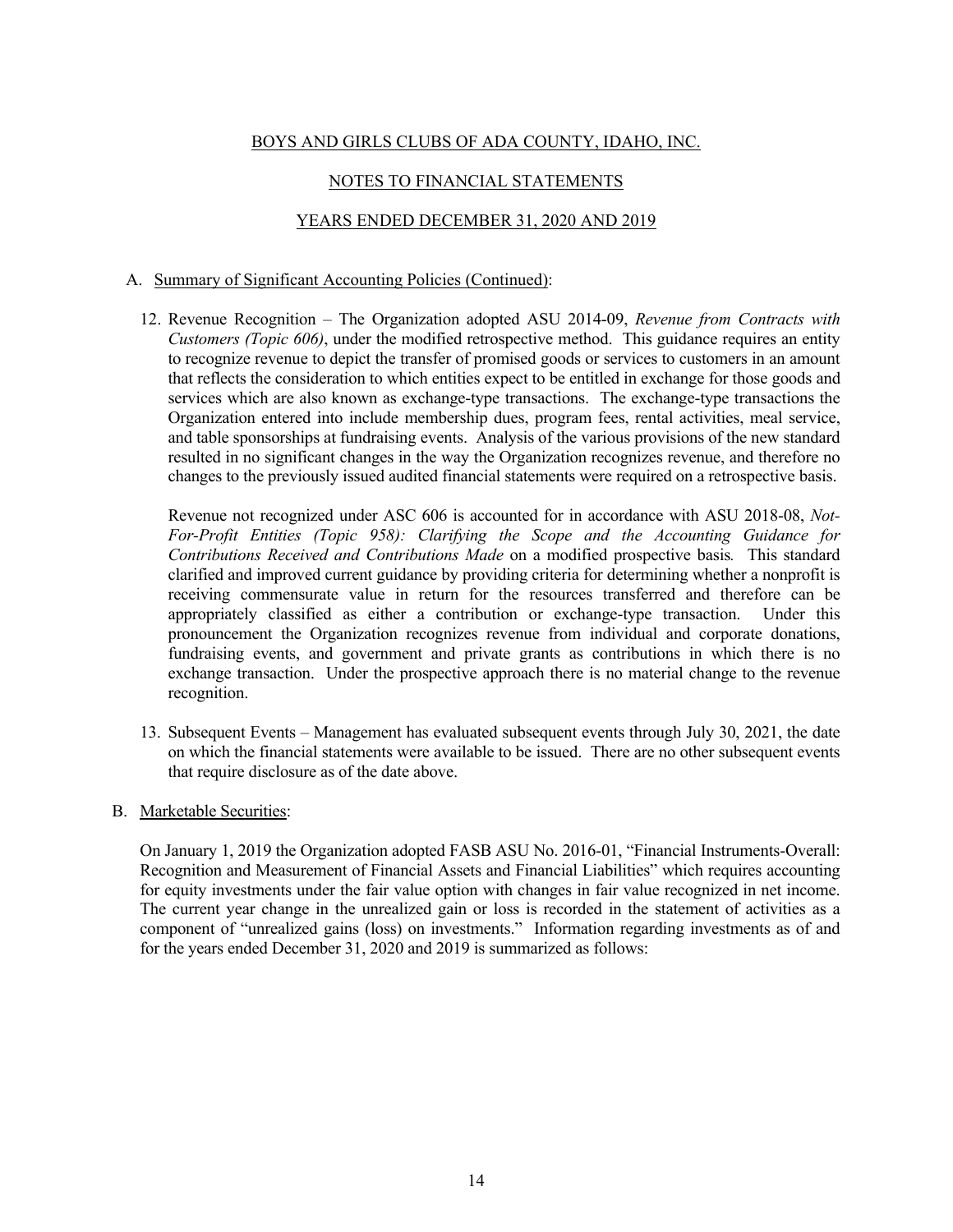## NOTES TO FINANCIAL STATEMENTS

## YEARS ENDED DECEMBER 31, 2020 AND 2019

#### B. Marketable Securities (Continued):

#### Investments as of December 31, 2020

| Marketable Securities<br>Corporate / Government Bonds | Cost<br>\$1,094,152<br>1,225,276 | Fair Value<br>\$1,203,586<br>1,234,755 | Carrying<br>Value<br>\$1,203,586<br>1,234,755 |
|-------------------------------------------------------|----------------------------------|----------------------------------------|-----------------------------------------------|
| Investments as of December 31, 2019                   |                                  |                                        |                                               |
|                                                       |                                  |                                        | Carrying                                      |
|                                                       | Cost                             | Fair Value                             | Value                                         |
| Marketable Securities                                 | \$1,111,960                      | \$1,339,510                            | \$1,339,510                                   |
| Corporate / Government Bonds                          | 885,247                          | 893,957                                | 893,957                                       |
| Investment return is summarized as follows:           |                                  | 2020                                   | 2019                                          |
| Interest, dividend, and long-term capital gain income |                                  | \$<br>55,086 \$                        | 52,892                                        |
| Net realized gains/(losses)                           |                                  | 213,509                                | 2,723                                         |
| Net unrealized gains/(losses)                         |                                  | (120, 126)                             | 246,785                                       |
| Total investment income                               |                                  | 148,469 \$                             | 302,400                                       |

#### C. Fair Value Measurements:

The Organizations investments are reported at fair value in the accompanying statement of net assets available for benefits.

FASB ASC 820, *Fair Value Measurements*, establishes a fair value hierarchy that prioritizes the inputs to valuation techniques used to measure fair value. The hierarchy consists of three broad levels: Level 1 inputs consist of unadjusted quoted prices in active markets for identical assets and have the highest priority, and Level 3 inputs have the lowest priority. The Organization uses appropriate valuation techniques based on the available inputs to measure the fair value of its investments. When available, the Organization measures fair value using Level 1 inputs because they generally provide the most reliable evidence of fair value.

The fair values of marketable securities and corporate / government bonds are based on quoted market prices. The fair value is measured using quoted prices in active markets for identical assets.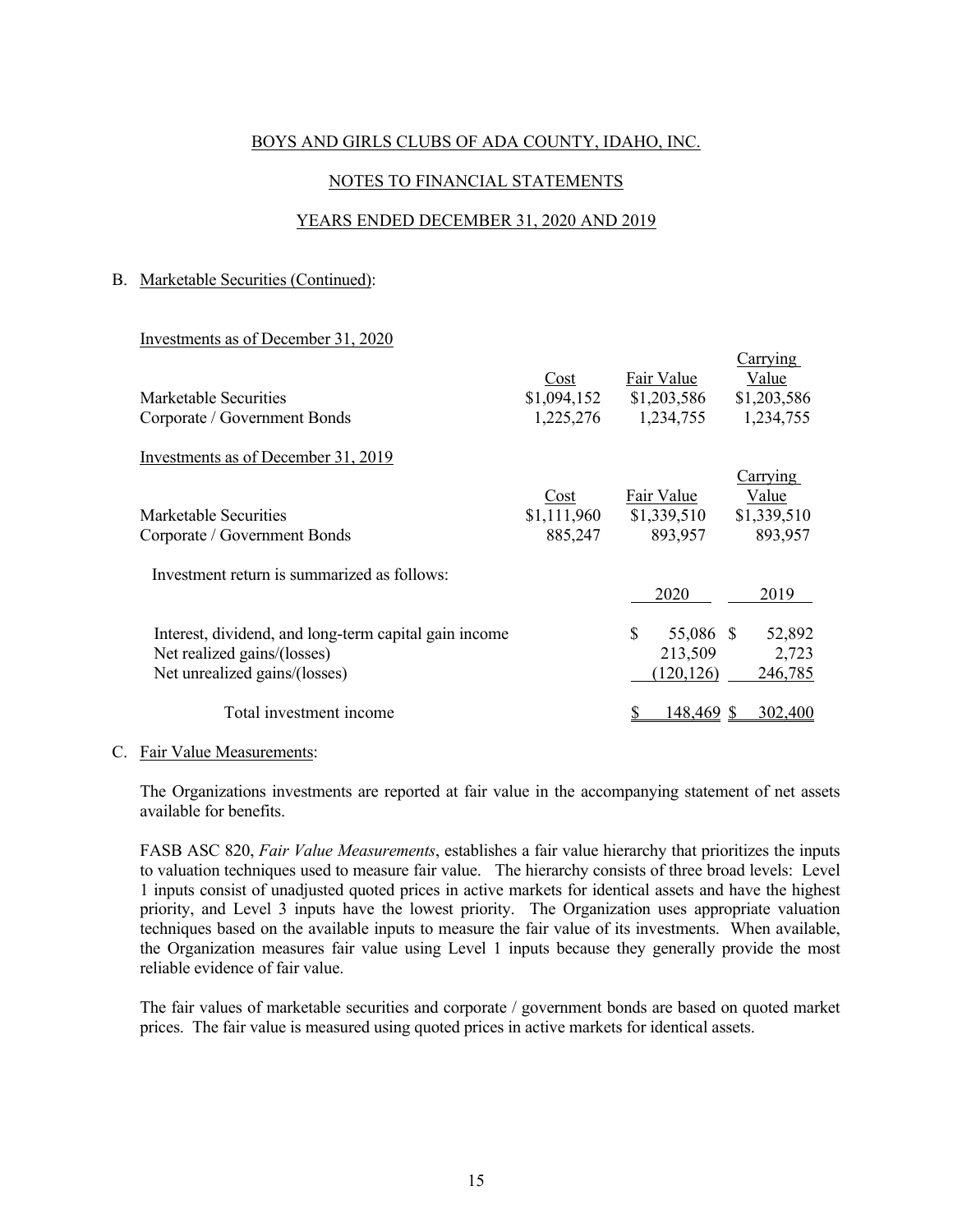## NOTES TO FINANCIAL STATEMENTS

## YEARS ENDED DECEMBER 31, 2020 AND 2019

#### C. Fair Value Measurements (Continued):

| As of December 31, 2020      | Fair Value  | (Level 1)              |
|------------------------------|-------------|------------------------|
| Marketable Securities        | \$1,203,586 | \$1,203,586            |
| Corporate / Government Bonds | 1,234,755   | (Level 2)<br>1,234,755 |
| As of December 31, 2019      | Fair Value  | (Level 1)              |
| Marketable Securities        | \$1,339,510 | \$1,339,510            |
| Corporate / Government Bonds | 893,957     | (Level 2)<br>893,957   |

#### D. Preferred Stock:

Preferred stock consists of uncertified shares of non-voting stock donated to the Club and is summarized as follows:

|                                                                  |              | 2020             | 2019  |
|------------------------------------------------------------------|--------------|------------------|-------|
| One Share, Series A, Seventh Street Real Estate Investment Trust | $\mathbb{S}$ | $1,000 \quad$ \$ | 1.000 |

#### E. Retirement Plan:

The Club sponsors, through Boys and Girls Clubs of America, a retirement plan under 401(k) of the Internal Revenue Code. On January 1, 2003, the Club changed their retirement plan with the Boys and Girls Clubs of America. The plan does not have employee deferrals and the Club contributes 10% of the salary of any vested employee. During the years ended December 31, 2020 and 2019, the Club contributed \$104,625 and \$84,122, respectively.

## F. Concentrations of Credit Risk:

Financial instruments that potentially subject the Organization to concentrations of credit risk consist of cash in checking accounts, money market accounts, certificates of deposit and unconditional promises to give. The Organization routinely maintains balances in excess of limits insured against loss by the Federal Deposit Insurance Corporation. Unconditional promises to give consist of promises obtained from various private foundations, businesses and individuals located in Southern Idaho. The Organization maintains cash accounts, securities, and bonds with a brokerage firm with amounts routinely in excess of either FDIC or SIPC limits.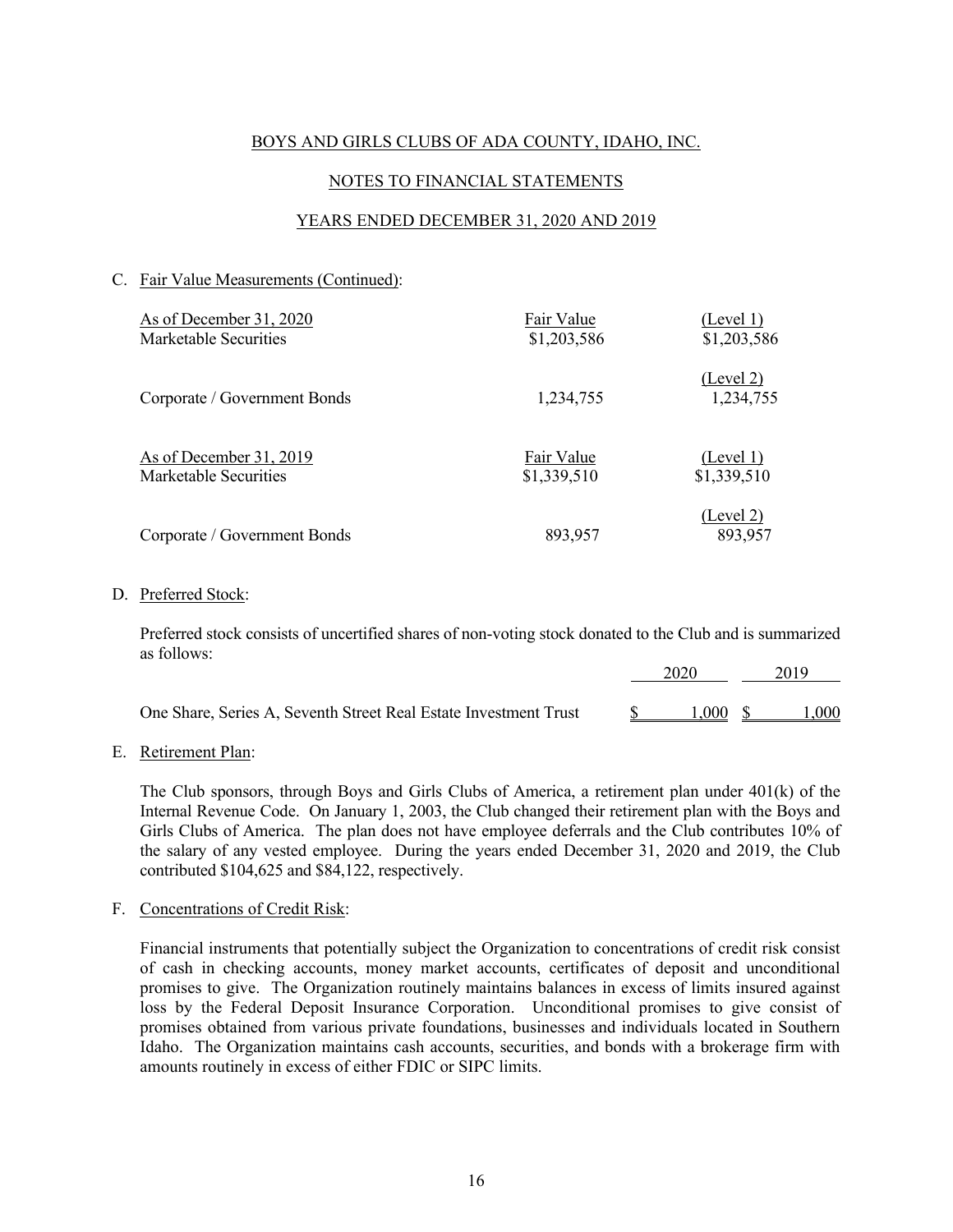## NOTES TO FINANCIAL STATEMENTS

#### YEARS ENDED DECEMBER 31, 2020 AND 2019

#### G. Note Payable:

Note Payable at December 31, 2020 and 2019 is summarized as follows:

|                                                      | 2020    | 2019    |
|------------------------------------------------------|---------|---------|
| Note payable to First Interstate Bank, refinanced on |         |         |
| April 24, 2014, due in monthly payments of \$2,489   |         |         |
| including interest at 2.93%, with one payment of     |         |         |
| \$364,523 due on May 5, 2024, secured by property in |         |         |
| Meridian and Garden City, Idaho.                     | 424.718 | 440,852 |

Estimated maturities of the note payable at December 31, 2020 are summarized as follows:

| Year ending  |              |
|--------------|--------------|
| December 31, |              |
| 2021         | \$<br>17,664 |
| 2022         | 18,188       |
| 2023         | 18,728       |
| 2024         | 370,138      |
|              | 424,718      |

#### H. Paycheck Protection Program Loan

The Organization obtained a loan from its bank under the Paycheck Protection Program ("PPP Loan") as established by the CARES Act, enacted March 27, 2020. The loan was granted on April 15, 2020 in the amount of \$290,440. The loan was used to pay for payroll costs and benefits, rents, and utilities over the covered period as defined by the loan agreement. On December 2, 2020 the Organization was formally forgiven of the loan and recorded the forgiveness as government grant income on the statement of activities.

#### I. Liquidity and Availability of Financial Resources

At December 31, 2020, the Organization has \$1,122,405 in unrestricted cash, \$2,438,341 of liquid investments, as well as \$68,617 in accounts receivable available to meet needs for general expenditures. None of the unrestricted cash, investments and receivables are subject to donor or other contractual restrictions. Accordingly, all such funds are available to meet the cash needs of the Organization in the next 12 months. The Organization manages its liquidity by developing and adopting annual operating budgets that provide sufficient funds for general expenditures in meeting its liabilities and other obligations as they become due.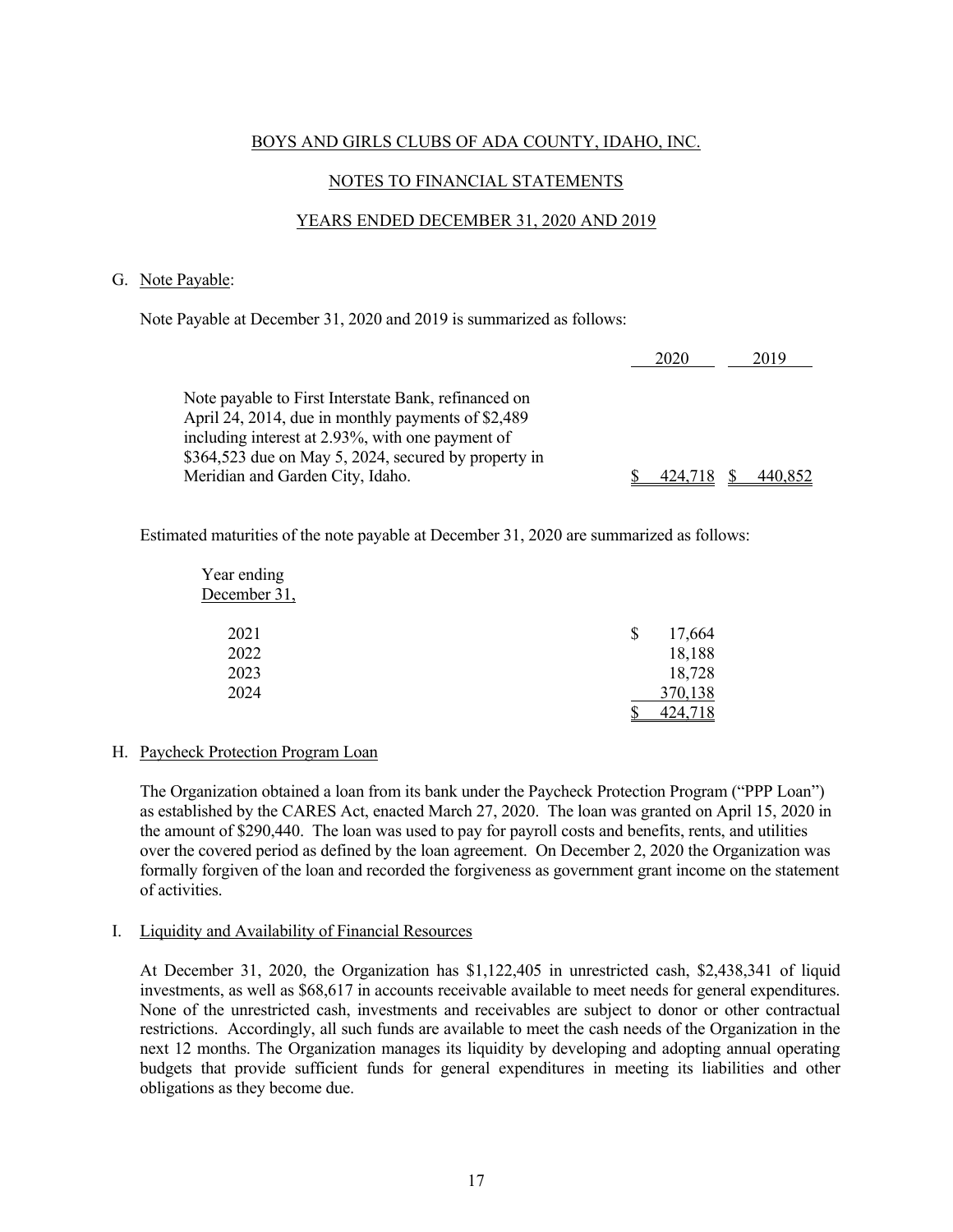#### NOTES TO FINANCIAL STATEMENTS

## YEARS ENDED DECEMBER 31, 2020 AND 2019

#### J. Net Assets Released from Restrictions

During 2020 and 2019, net assets were released from donor restrictions by incurring expenses satisfying the restricted purposes, the passage of time, or by occurrence of other events satisfying restrictions specified by donors as follows:

|                                                      |   | 2020      | 2019    |
|------------------------------------------------------|---|-----------|---------|
| Purpose restrictions accomplished:                   |   |           |         |
| Expenses for membership dues assistance              | S | 28,007 \$ | 3,993   |
| Expenses for facility upgrades and improvements      |   |           | 20,000  |
| Expenses for after-school, food, and sports programs |   | 66,137    | 175,441 |
| Net assets released from restrictions                |   | 94.144    | 199.434 |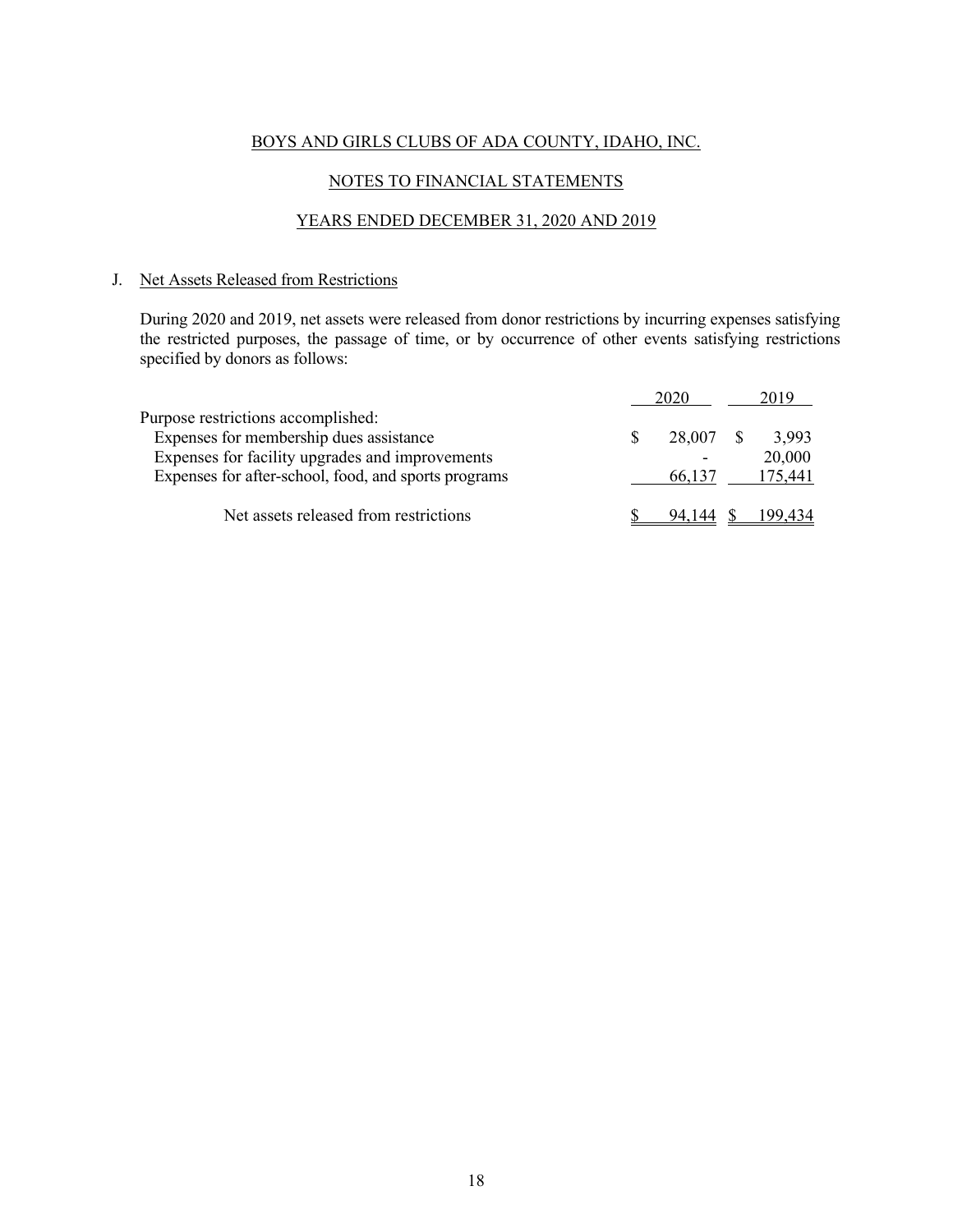# *SUPPLEMENTARY REPORTS ON THE FEDERAL AWARDS PROGRAMS REQUIRED BY THE UNIFORM GUIDANCE AND COST CERTIFICATE*

*YEAR ENDED DECEMBER 31, 2020*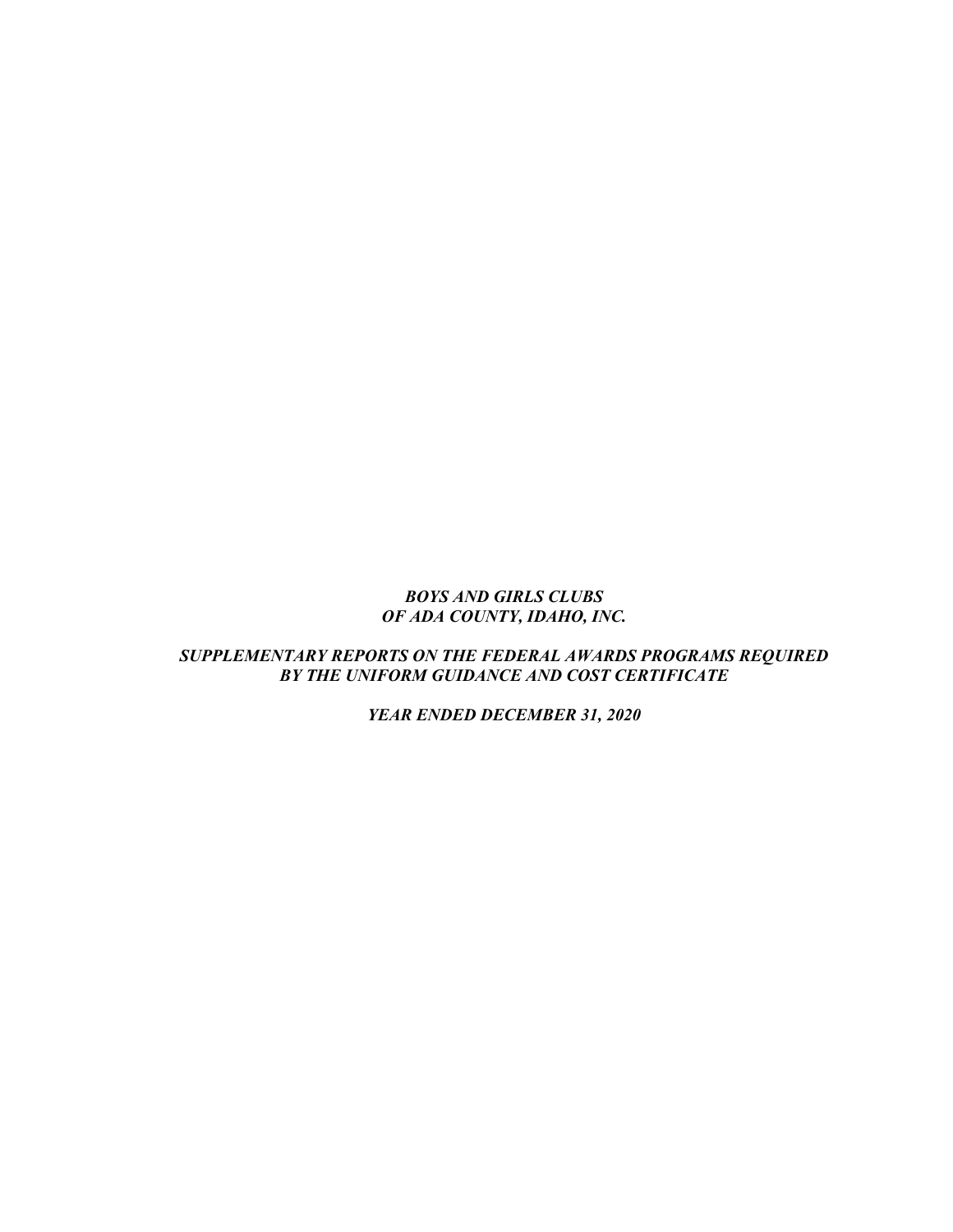# SECTION II CONTENTS

Page **Page** 

| Independent Auditor's Report on Internal Control over Financial Reporting and on Compliance and<br>other Matters Based on an Audit of Financial Statements Performed in Accordance with |  |
|-----------------------------------------------------------------------------------------------------------------------------------------------------------------------------------------|--|
| Independent Auditor's Report on Compliance for Each Major Federal Program; Report on Internal                                                                                           |  |
|                                                                                                                                                                                         |  |
|                                                                                                                                                                                         |  |
|                                                                                                                                                                                         |  |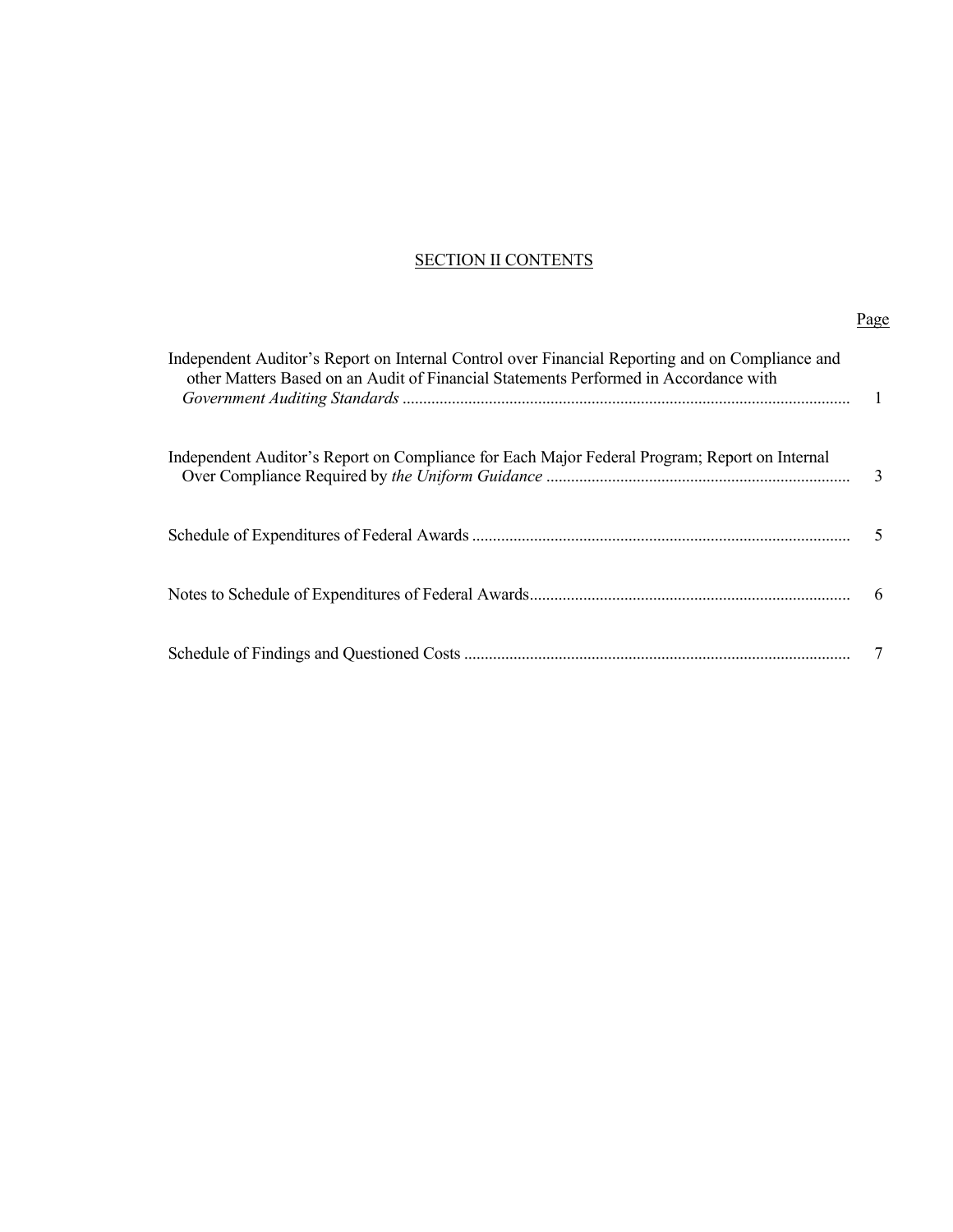

## INDEPENDENT AUDITOR'S REPORT ON INTERNAL CONTROL OVER FINANCIAL REPORTING AND ON COMPLIANCE AND OTHER MATTERS BASED ON AN AUDIT OF FINANCIAL STATEMENTS PERFORMED IN ACCORDANCE WITH *GOVERNMENT AUDITING STANDARDS*

To the Board of Directors Boys and Girls Clubs of Ada County, Idaho, Inc. Boise, ID

We have audited, in accordance with the auditing standards generally accepted in the United States of America and the standards applicable to financial audits contained in *Government Auditing Standards* issued by the Comptroller General of the United States, the financial statements of Boys and Girls Clubs of Ada County, Idaho, Inc. (a nonprofit organization), which comprise the statement of financial position as of December 31, 2020, and the related statements of activities and changes in net assets, functional expenses, and cash flows for the year then ended, and the related notes to the financial statements, and have issued our report thereon dated July 30, 2021.

## **Internal Control over Financial Reporting**

In planning and performing our audit of the financial statements, we considered Boys and Girls Clubs of Ada County, Idaho's internal control over financial reporting (internal control) as a basis for designing the audit procedures that are appropriate in the circumstances for the purpose of expressing our opinion on the financial statements, but not for the purpose of expressing an opinion on the effectiveness of Boys and Girls Clubs of Ada County, Idaho' internal control. Accordingly, we do not express an opinion on the effectiveness of Boys and Girls Clubs of Ada County, Idaho's internal control.

A *deficiency in internal control* exists when the design or operation of a control does not allow management or employees, in the normal course of performing their assigned functions, to prevent, or detect and correct, misstatements on a timely basis. A *material weakness* is a deficiency, or a combination of deficiencies, in internal control, such that there is a reasonable possibility that a material misstatement of the entity's financial statements will not be prevented, or detected and corrected, on a timely basis. A *significant deficiency* is a deficiency, or a combination of deficiencies, in internal control that is less severe than a material weakness, yet important enough to merit attention by those charged with governance.

Our consideration of internal control was for the limited purpose described in the first paragraph of this section and was not designed to identify all deficiencies in internal control that might be material weaknesses or significant deficiencies. Given these limitations, during our audit we did not identify any deficiencies in internal control that we consider to be material weaknesses. However, material weaknesses may exist that have not been identified.

> 6206 N Discovery Way - Boise, ID 83713 Phone: (208) 323-6234 - Fax: (208) 629-1248 www.WadsworthReese.com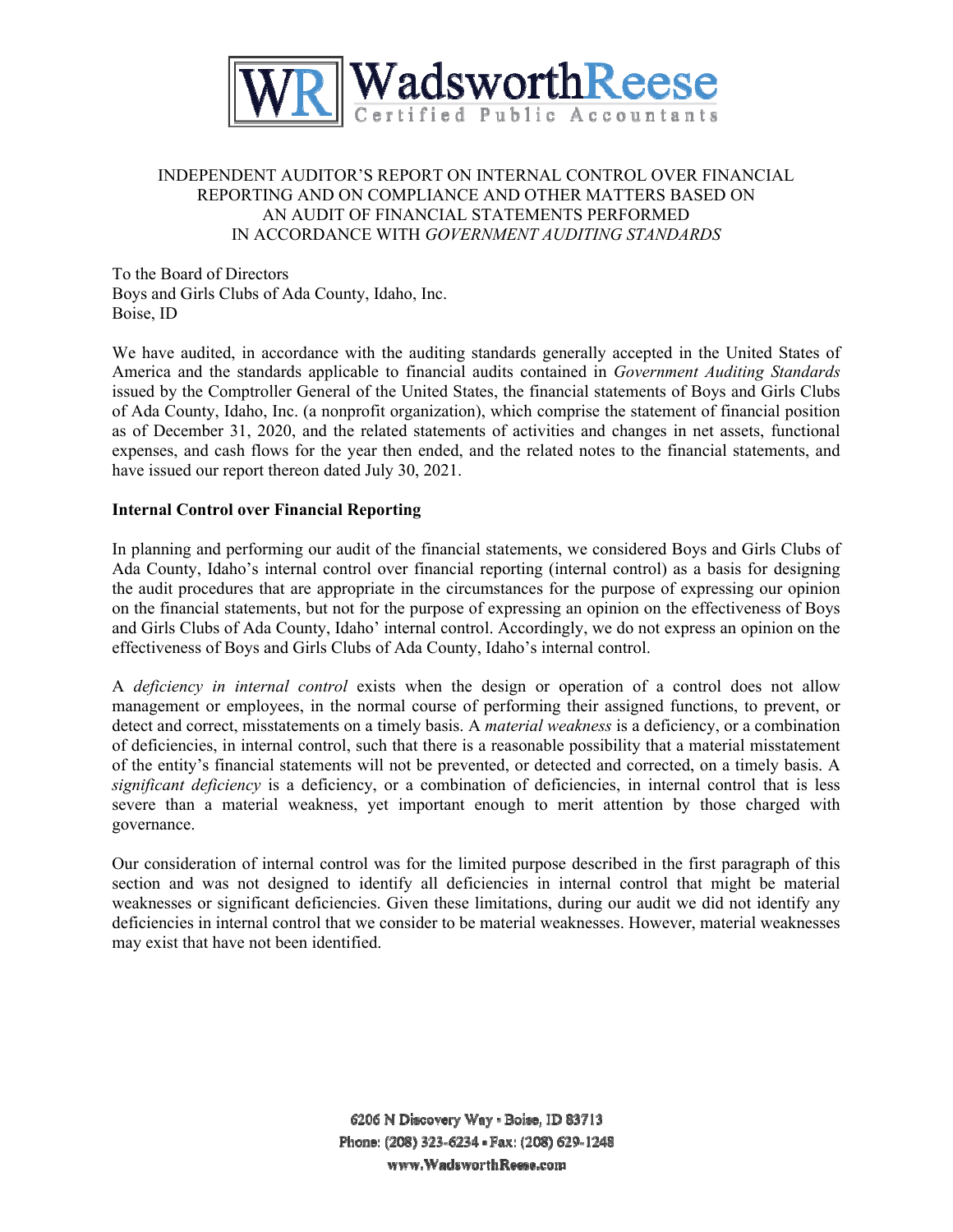#### **Compliance and Other Matters**

As part of obtaining reasonable assurance about whether Boys and Girls Clubs of Ada County, Idaho's financial statements are free from material misstatement, we performed tests of its compliance with certain provisions of laws, regulations, contracts, and grant agreements, noncompliance with which could have a direct and material effect on the financial statements. However, providing an opinion on compliance with those provisions was not an objective of our audit, and accordingly, we do not express such an opinion. The results of our tests disclosed no instances of noncompliance or other matters that are required to be reported under *Government Auditing Standards*.

## **Purpose of this Report**

The purpose of this report is solely to describe the scope of our testing of internal control and compliance and the results of that testing, and not to provide an opinion on the effectiveness of the organization's internal control or on compliance. This report is an integral part of an audit performed in accordance with *Government Auditing Standards* in considering the organization's internal control and compliance. Accordingly, this communication is not suitable for any other purpose.

Boise, Idaho July 30, 2021

# **Wadsworth Reese, PLLC**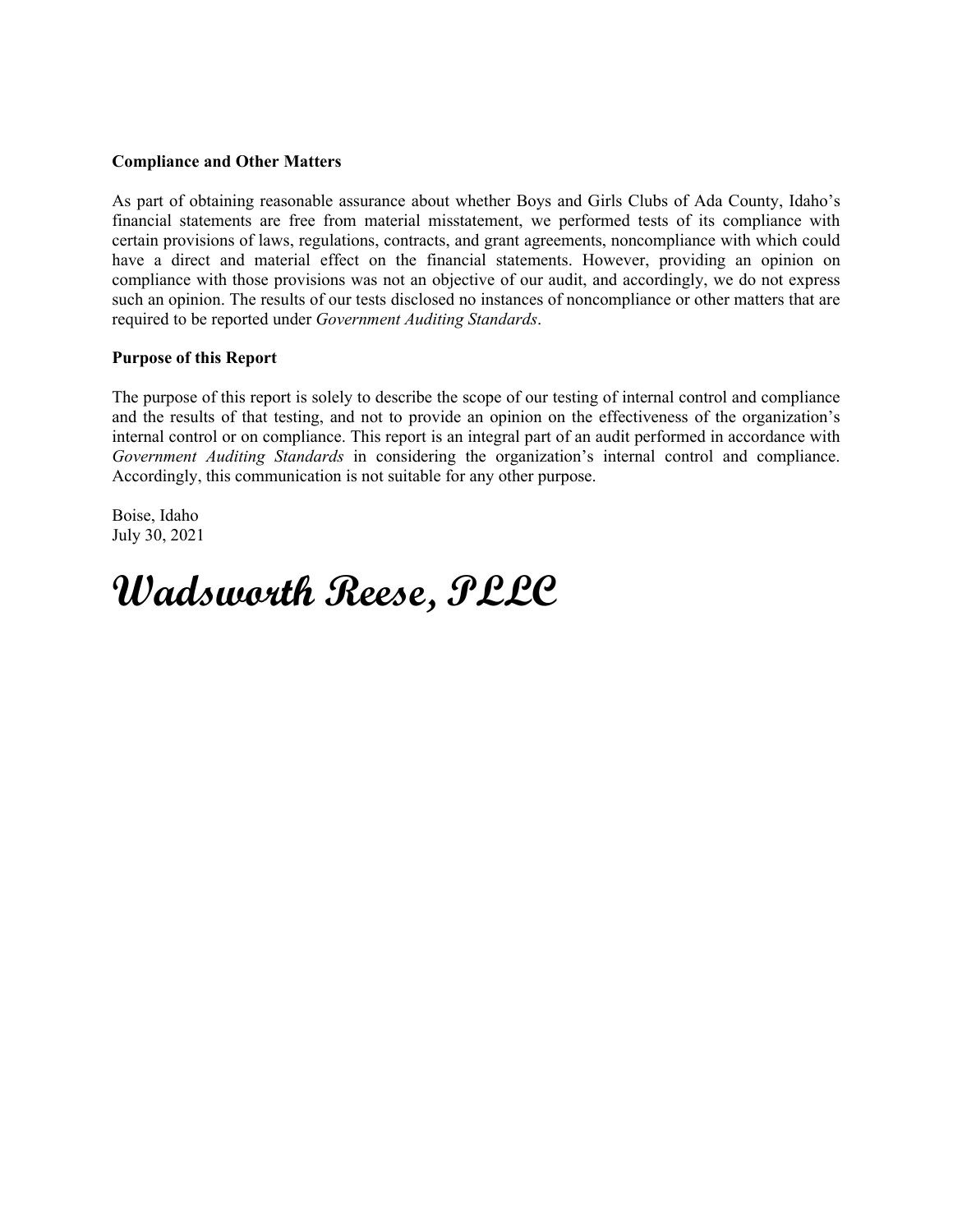

## INDEPENDENT AUDITOR'S REPORT ON COMPLIANCE FOR EACH MAJOR PROGRAM AND ON INTERNAL CONTROL OVER COMPLIANCE REQUIRED BY THE UNIFORM **GUIDANCE**

To the Board of Directors Boys and Girls Clubs of Ada County, Idaho Boise, ID

## **Report on Compliance for Each Major Federal Program**

We have audited Boys and Girls Clubs of Ada County, Idaho's compliance with the types of compliance requirements described in the *OMB Compliance Supplement* that could have a direct and material effect on each of Boys and Girls Clubs of Ada County, Idaho's major federal programs for the year ended December 31, 2020. Boys and Girls Clubs of Ada County, Idaho's major federal programs are identified in the summary of auditor's results section of the accompanying schedule of findings and questioned costs.

## *Management's Responsibility*

Management is responsible for compliance with federal statutes, regulations, and the terms and conditions of its federal awards applicable to its federal programs.

## *Auditor's Responsibility*

Our responsibility is to express an opinion on compliance for each of Boys and Girls Clubs of Ada County, Idaho's major federal programs based on our audit of the types of compliance requirements referred to above. We conducted our audit of compliance in accordance with auditing standards generally accepted in the United States of America; the standards applicable to financial audits contained in *Government Auditing Standards*, issued by the Comptroller General of the United States; and the audit requirements of Title 2 U.S. *Code of Federal Regulations* Part 200, *Uniform Administrative Requirements, Cost Principles, and Audit Requirements for Federal Awards* (Uniform Guidance). Those standards and the Uniform Guidance require that we plan and perform the audit to obtain reasonable assurance about whether noncompliance with the types of compliance requirements referred to above that could have a direct and material effect on a major federal program occurred. An audit includes examining, on a test basis, evidence about Boys and Girls Clubs of Ada County, Idaho's compliance with those requirements and performing such other procedures as we considered necessary in the circumstances.

We believe that our audit provides a reasonable basis for our opinion on compliance for each major federal program. However, our audit does not provide a legal determination of Boys and Girls Clubs of Ada County, Idaho's compliance.

## *Opinion on Each Major Federal Program*

In our opinion, Boys and Girls Clubs of Ada County, Idaho complied, in all material respects, with the types of compliance requirements referred to above that could have a direct and material effect on each of its major federal programs for the year ended December 31, 2020.

> 6206 N Discovery Way - Boise, ID 83713 Phone: (208) 323-6234 · Fax: (208) 629-1248 www.WadsworthReese.com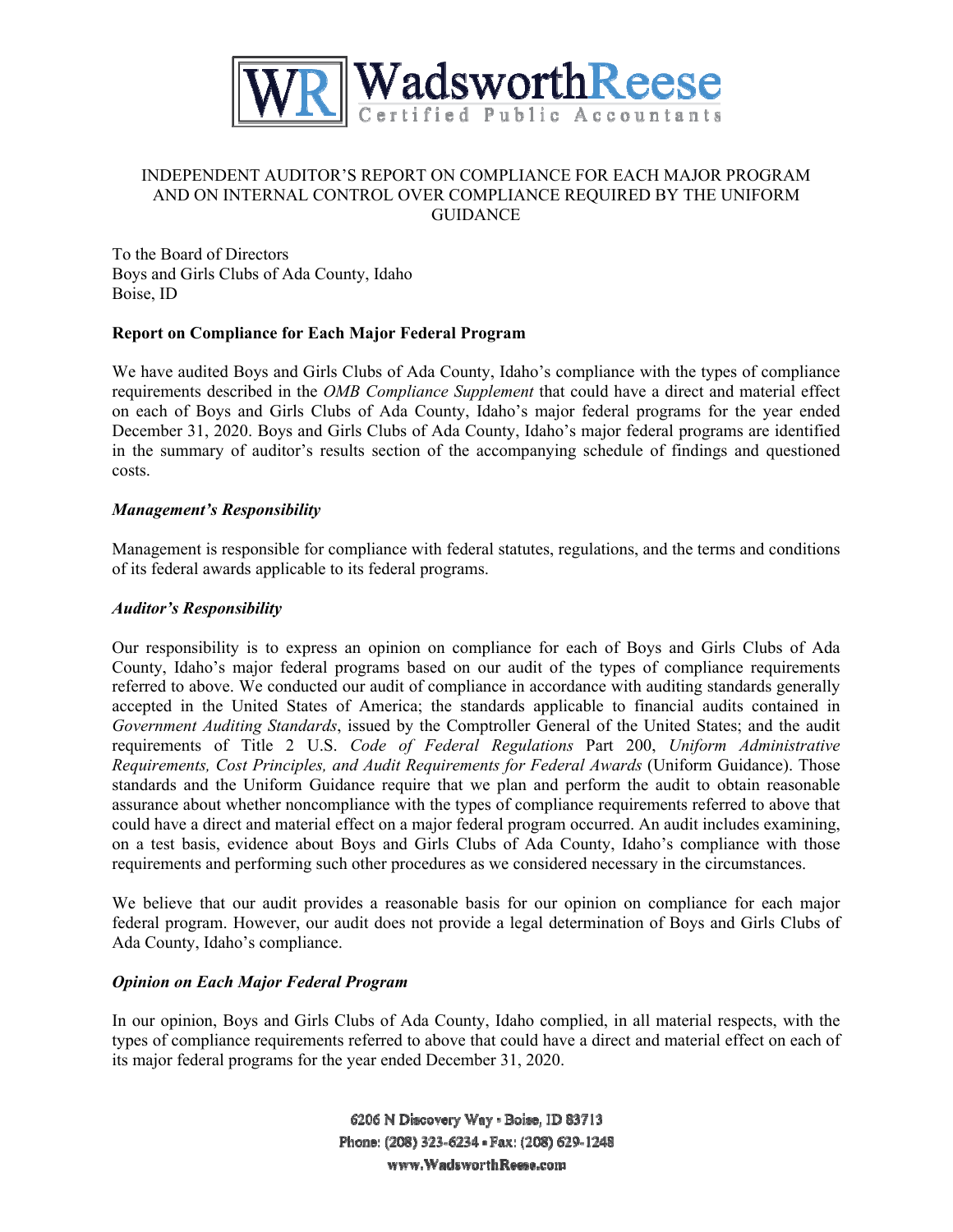## *Other Matters*

The results of our auditing procedures resulted in no instances of noncompliance.

#### **Report on Internal Control Over Compliance**

Management of Boys and Girls Clubs of Ada County, Idaho is responsible for establishing and maintaining effective internal control over compliance with the types of compliance requirements referred to above. In planning and performing our audit of compliance, we considered Boys and Girls Clubs of Ada County, Idaho's internal control over compliance with the types of requirements that could have a direct and material effect on each major federal program to determine the auditing procedures that are appropriate in the circumstances for the purpose of expressing an opinion on compliance for each major federal program and to test and report on internal control over compliance in accordance with the Uniform Guidance, but not for the purpose of expressing an opinion on the effectiveness of internal control over compliance. Accordingly, we do not express an opinion on the effectiveness of Boys and Girls Clubs of Ada County, Idaho's internal control over compliance.

A *deficiency in internal control over compliance* exists when the design or operation of a control over compliance does not allow management or employees, in the normal course of performing their assigned functions, to prevent, or detect and correct, noncompliance with a type of compliance requirement of a federal program on a timely basis. A *material weakness in internal control over compliance* is a deficiency, or a combination of deficiencies, in internal control over compliance, such that there is a reasonable possibility that material noncompliance with a type of compliance requirement of a federal program will not be prevented, or detected and corrected, on a timely basis. A *significant deficiency in internal control over compliance* is a deficiency, or a combination of deficiencies, in internal control over compliance with a type of compliance requirement of a federal program that is less severe than a material weakness in internal control over compliance, yet important enough to merit attention by those charged with governance.

Our consideration of internal control over compliance was for the limited purpose described in the first paragraph of this section and was not designed to identify all deficiencies in internal control over compliance that might be material weaknesses or significant deficiencies. We did not identify any deficiencies in internal control over compliance that we consider to be material weaknesses. However, material weaknesses may exist that have not been identified.

The purpose of this report on internal control over compliance is solely to describe the scope of our testing of internal control over compliance and the results of that testing based on the requirements of the Uniform Guidance. Accordingly, this report is not suitable for any other purpose.

Boise, Idaho July 30, 2021

**Wadsworth Reese, PLLC**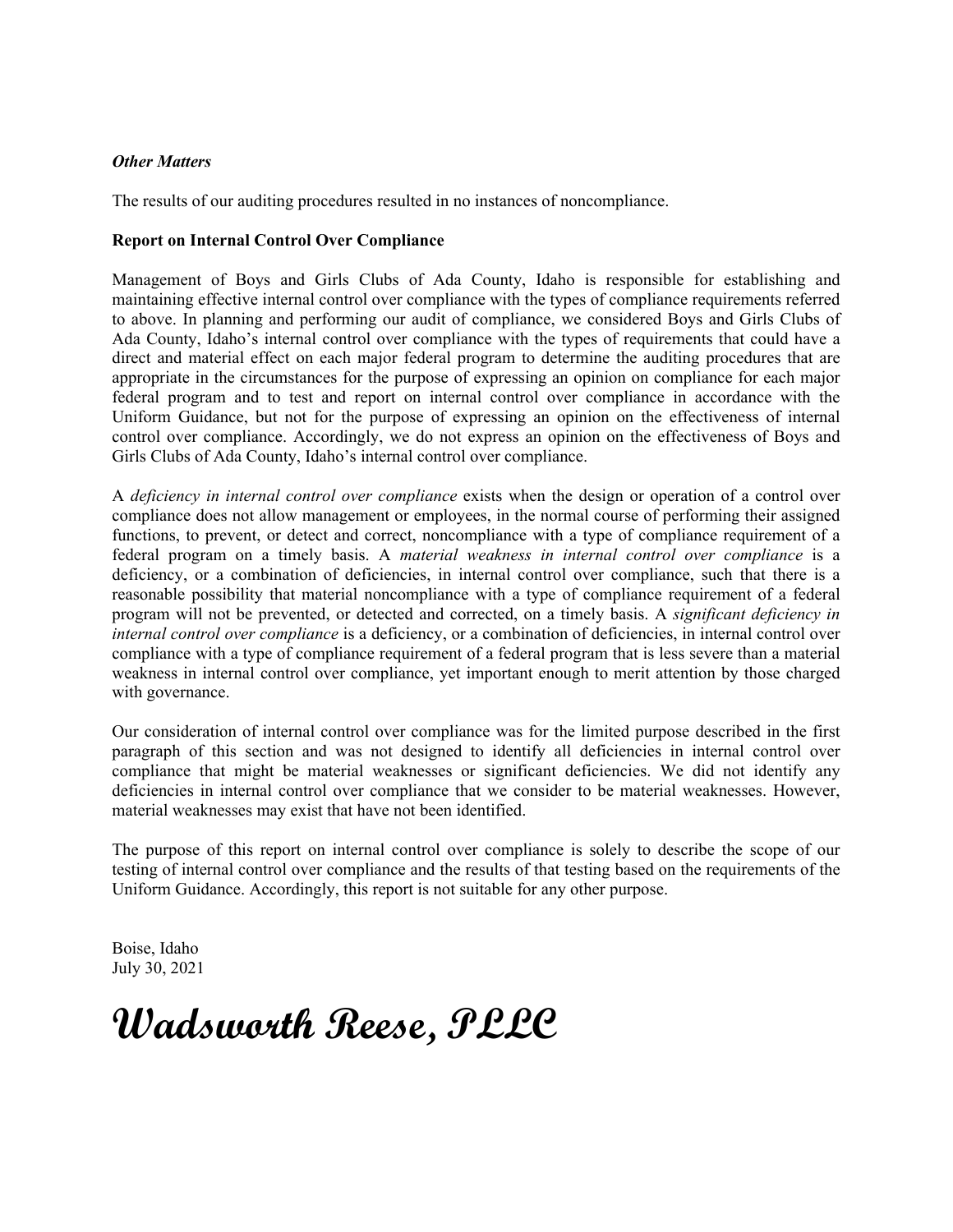## SCHEDULE OF EXPENDITURES OF FEDERAL AWARDS

# YEAR ENDED DECEMBER 31, 2020

| FEDERAL GRANTOR/PROGRAM OR CLUSTER TITLE                                                             | Federal CFDA<br>Number | Federal<br>Expenditures |         |  |
|------------------------------------------------------------------------------------------------------|------------------------|-------------------------|---------|--|
| Office of Justice Programs                                                                           |                        |                         |         |  |
| Mentoring Youth At-Risk Program                                                                      | 16.726                 | \$                      | 27,000  |  |
| U.S. Department of Agriculture                                                                       |                        |                         |         |  |
| Child and Adult Care Food Program                                                                    | 10.558                 |                         | 154,820 |  |
| Summer Food Services Program                                                                         | 10.559                 |                         | 633,264 |  |
| U.S. Department of Housing and Urban Development<br><b>Community Development Block Grant Program</b> | 14.218                 |                         | 42,768  |  |
| U.S. Department of Health and Human Services                                                         |                        |                         |         |  |
| Child Care and Development Fund Program                                                              | 93.575                 |                         | 64,085  |  |
| State Targeted Response to the Opioid Crisis Program                                                 | 93.788                 |                         | 22,347  |  |
| <b>Small Business Administration</b>                                                                 |                        |                         |         |  |
| Economic Injury Disaster Loan - Grant                                                                | 59.072                 |                         | 10,000  |  |
| TOTAL EXPENDITURES OF FEDERAL AWARDS                                                                 |                        | \$                      | 954,284 |  |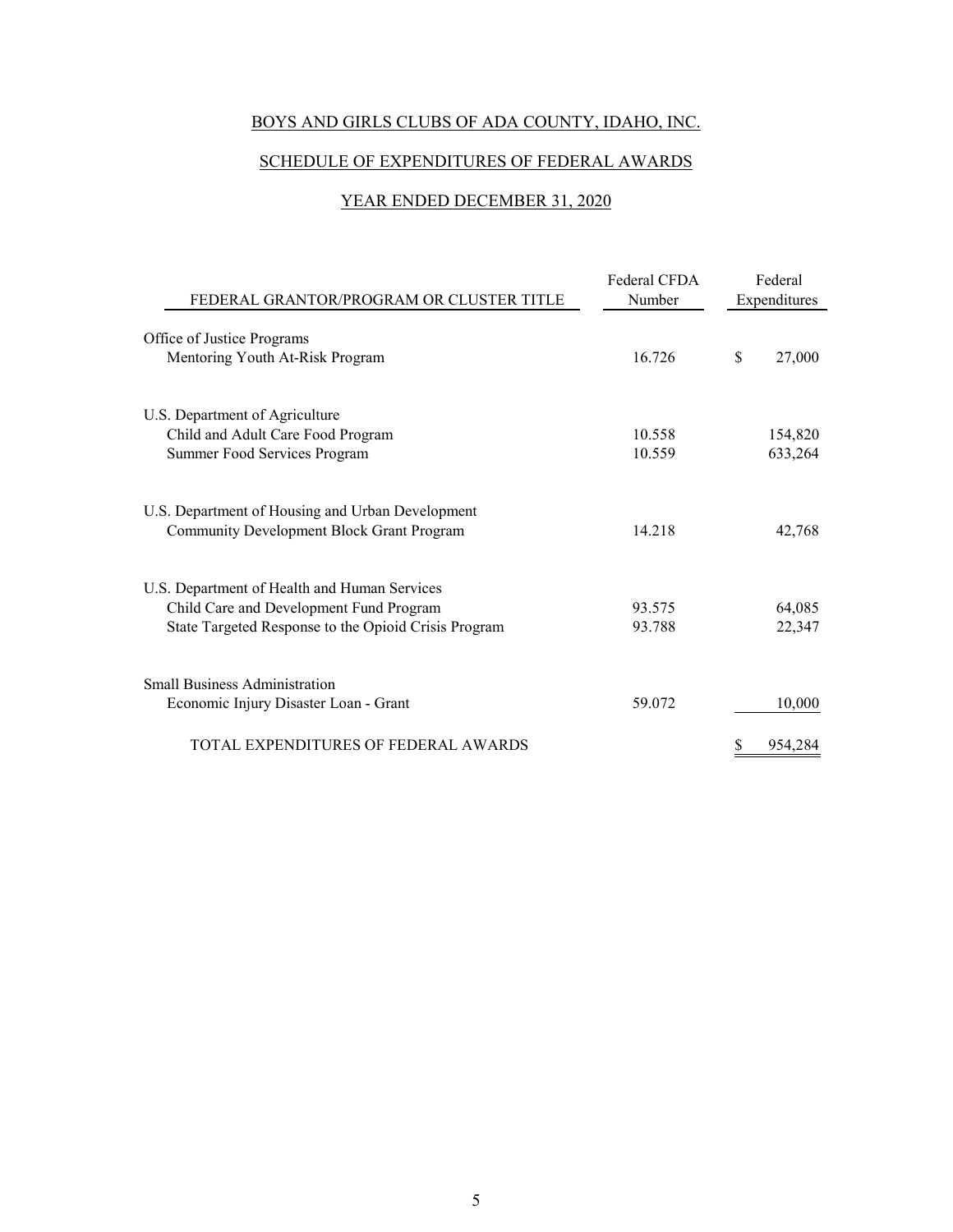#### NOTES TO SCHEDULE OF EXPENDITURES OF FEDERAL AWARDS

## YEAR ENDED DECEMBER 31, 2020

#### A. Basis of Presentation

The accompanying schedule of expenditures of federal awards (the schedule) includes the federal award activity of Boys and Girls Clubs of Ada County, Idaho, Inc. (the Organization) under programs of the federal government for the year ended December 31, 2020. The information is presented in accordance with the requirements of Title 2 U.S. Code of Federal Regulations Part 200, *Uniform Administrative Requirements, Cost Principles, and Audit Requirements for Federal Awards* (Uniform Guidance). Because the schedule presents only a selected portion of the operations of the Organization, it is not intended to and does not present the financial position, changes in net position, or cash flows of Boys and Girls Clubs of Ada County, Idaho, Inc.

#### B. Summary of Significant Accounting Policies

Expenditures reported on this schedule are presented using the accrual basis of accounting as described in note A-2 to the Organization's basic financial statements. Such expenditures are recognized following the cost principles contained in the Uniform Guidance, wherein certain types of expenditures may or may not be allowable or are limited as to reimbursement.

The Organization has not elected to use the 10% de minimis cost rate.

#### C. Major Programs

The following programs represent all federal awards tested as major programs. Since the Organization is a high-risk auditee, coverage of at least 40 percent of federally awarded funds was required. Actual coverage was approximately 85 percent of total federally awarded expenditures.

| <b>Federal Awards Tested as Major Programs</b>                                                      | <b>Federal CFDA</b><br>Number | Federal<br>Expenditures |
|-----------------------------------------------------------------------------------------------------|-------------------------------|-------------------------|
| U.S. Department of Agriculture<br>Child and Adult Care Food Program<br>Summer Food Services Program | 10.558<br>10.559              | 154,820<br>633,264      |
|                                                                                                     |                               | 788,084                 |

#### D. Subrecipients

The Organization did not provide any grant funds to subrecipients for the year ended December 31, 2020.